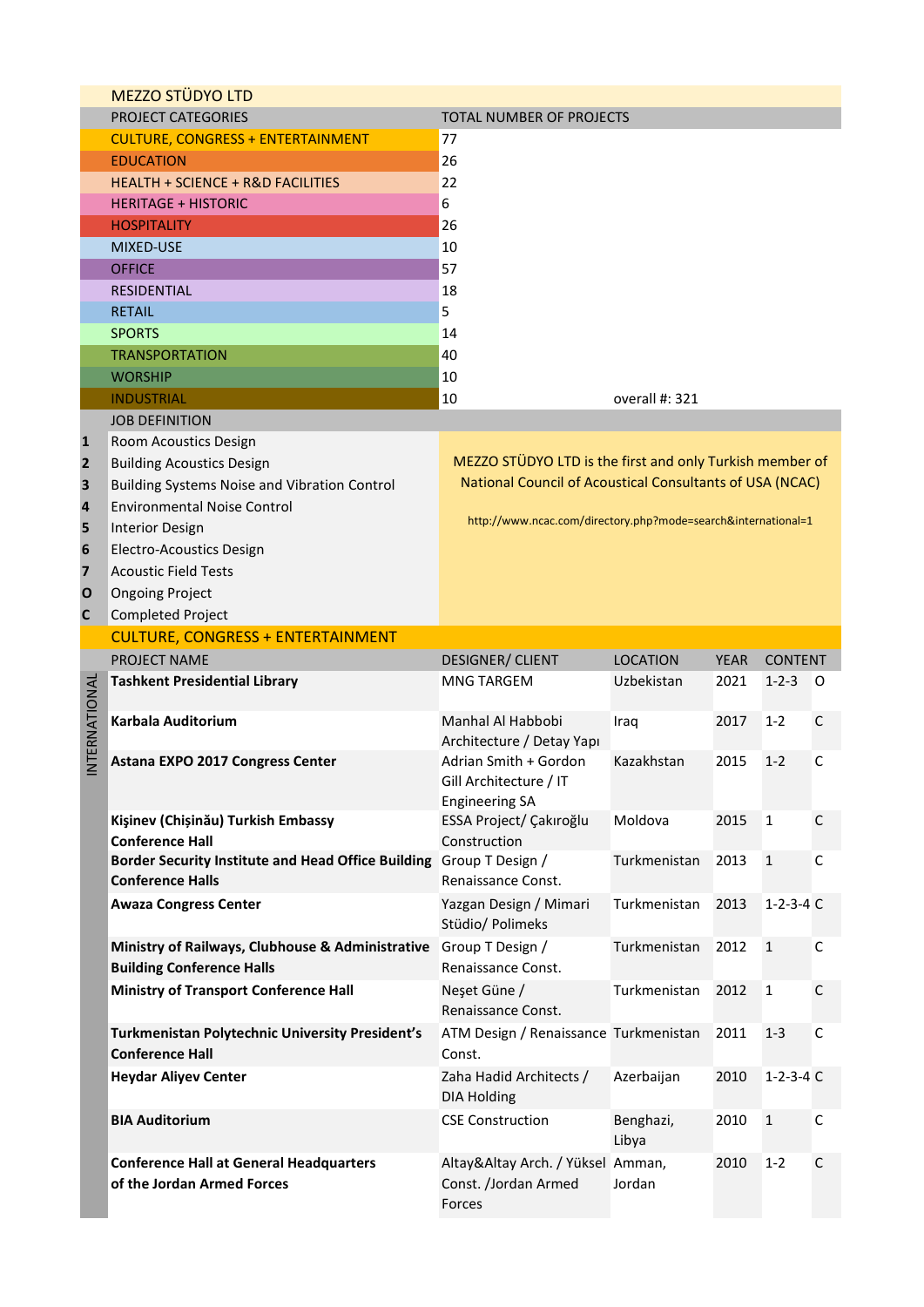| 5<br>U |  |
|--------|--|
|        |  |
| ب      |  |
| MUC    |  |
|        |  |
|        |  |
|        |  |

| DOMESTIC | İstanbul Modern Museum                                                                     | Renzo Piano Building<br>Workshop / İmsav &<br>Galataport  | İstanbul        | 2020-<br>2022 | $1 - 2 - 3$       | O            |
|----------|--------------------------------------------------------------------------------------------|-----------------------------------------------------------|-----------------|---------------|-------------------|--------------|
|          | Talas Millet Bahçesi; Library and Theater                                                  | <b>Atelier Birches</b>                                    | Kayseri         | 2022          | $1 - 2$           | 0            |
|          | Kültürpark Openair Theater                                                                 | Yalın Architecture / Bursa<br>Municipality                | <b>Bursa</b>    | 2021          | $\mathbf{1}$      | O            |
|          | <b>HOPE Alkazar</b>                                                                        | NIKE&SUPERPOOL                                            | İstanbul        | 2021          | $1 - 2$           | $\mathsf C$  |
|          | <b>Turkish Music Conservatory</b>                                                          | Teğet Architecture                                        | Konya           | 2021          | $1 - 2 - 3$       | 0            |
|          | Denizbank Cultural Center Multi-Purpose Hall                                               | Kontra / Denizbank                                        | <i>istanbul</i> | 2021          | $1 - 2$           | O            |
|          | Konya City Center Urban Design Project;<br><b>Multi-Purpose Hall</b>                       | Teğet Architecture                                        | Konya           | 2021          | $\mathbf{1}$      | $\mathsf C$  |
|          | <b>Sitki Sancar Conference Hall</b>                                                        | <b>Turkish Petroleum</b>                                  | Ankara          | 2021          | $\mathbf{1}$      | $\mathsf C$  |
|          | Büyükyalı Performance Center                                                               | <b>İNT-ER Construction</b>                                | İstanbul        | 2019          | $1 - 2$           | S            |
|          | <b>Atatürk Cultural Center (AKM)</b><br><b>Funicular Environmental Vibration and Noise</b> | Tabanlıoğlu Architects                                    | İstanbul        | 2019          | 3                 | $\mathsf{C}$ |
|          | <b>Fişekhane Theater</b>                                                                   | <b>İNT-ER Construction</b>                                | İstanbul        | 2019          | $1 - 2$           | C            |
|          | <b>Ball Room of High-Speed Train Station Hotel</b>                                         | CENGİZ-LİMAK-KOLİN                                        | Ankara          | 2018          | $\mathbf{1}$      | $\mathsf{C}$ |
|          | <b>Bornova EVKA 3 Cultural Center</b>                                                      | Caner Bilgin                                              | İzmir           | 2018          | $1 - 2 - 3 - 4$ C |              |
|          | North Ankara Congress Center, Conference Hall                                              | Ümit Tekcan / Aksu<br>Construction                        | Ankara          | 2018          | $\mathbf{1}$      | C            |
|          | <b>Polatlı Theater</b>                                                                     | Sinan Erbuğ                                               | Ankara          | 2018          | $\mathbf{1}$      | $\mathsf{C}$ |
|          | CSO (Presidential Symphony Orchestra) New                                                  | Uygur Architecture /                                      | Ankara          | 2017          | $1 - 2 - 3 - 7$ C |              |
|          | <b>Concert Hall- Complementary Acoustical Design</b>                                       | Çağdan Const.                                             |                 |               |                   |              |
|          | METU Yüksel Project Lecture Hall                                                           | Çırakoğlu Architecture/<br>Yüksel Project                 | Ankara          | 2017          | $\mathbf{1}$      | $\mathsf C$  |
|          | MÜSİAD Multi-purpose Hall                                                                  | MNG-TARGEM                                                | İstanbul        | 2017          | $1 - 2$           | C            |
|          | Yenişehir Art Center Multi Purpose Hall                                                    | Mersin Yenişehir<br>Municipality                          | Mersin          | 2017          | $\mathbf{1}$      | C            |
|          | Özyeğin University Amphitheater                                                            | Şahinbaş Architecture /<br>Özyeğin University             | İstanbul        | 2016          | $\mathbf{1}$      | C            |
|          | Hasan Kalyoncu University Amphitheater                                                     | Studio 99 / Hasan<br>Kalyoncu University                  | Gaziantep       | 2016          | 1                 | C            |
|          | <b>Conference Hall within Appeals Court</b>                                                | Sönmez Architecture<br>/Reta Project                      | Ankara          | 2016          | $\mathbf{1}$      | C            |
|          | <b>Tarsus Performance Center</b>                                                           | <b>AURA Design / Tarsus</b><br>Municipality               | Mersin          | 2016          | 1                 | $\mathsf C$  |
|          | IF Ataşehir Performance Hall                                                               | ES Performans Org.                                        | İstanbul        | 2016          | $1 - 2$           | $\mathsf C$  |
|          | Ahmet Faik Abasıyanık (AFA) Convention Center                                              | Melike Altınışık<br>Architecture/ Sakarya<br>Municipality | Sakarya         | 2016          | $1 - 2 - 3$       | C            |
|          | Ataköy International Youth Center                                                          | Arima Architects                                          | İstanbul        | 2016          | $1 - 2$           | C            |
|          | <b>OOPS Performance Hall</b>                                                               | Mila Entertainment<br>Services                            | Ankara          | 2016          | $1 - 2 - 3$       | C            |
|          | <b>TED ATA Sahne Performance Hall</b>                                                      | Uygur Architecture / TED                                  | Ankara          | 2016          | $1 - 2$           | $\mathsf C$  |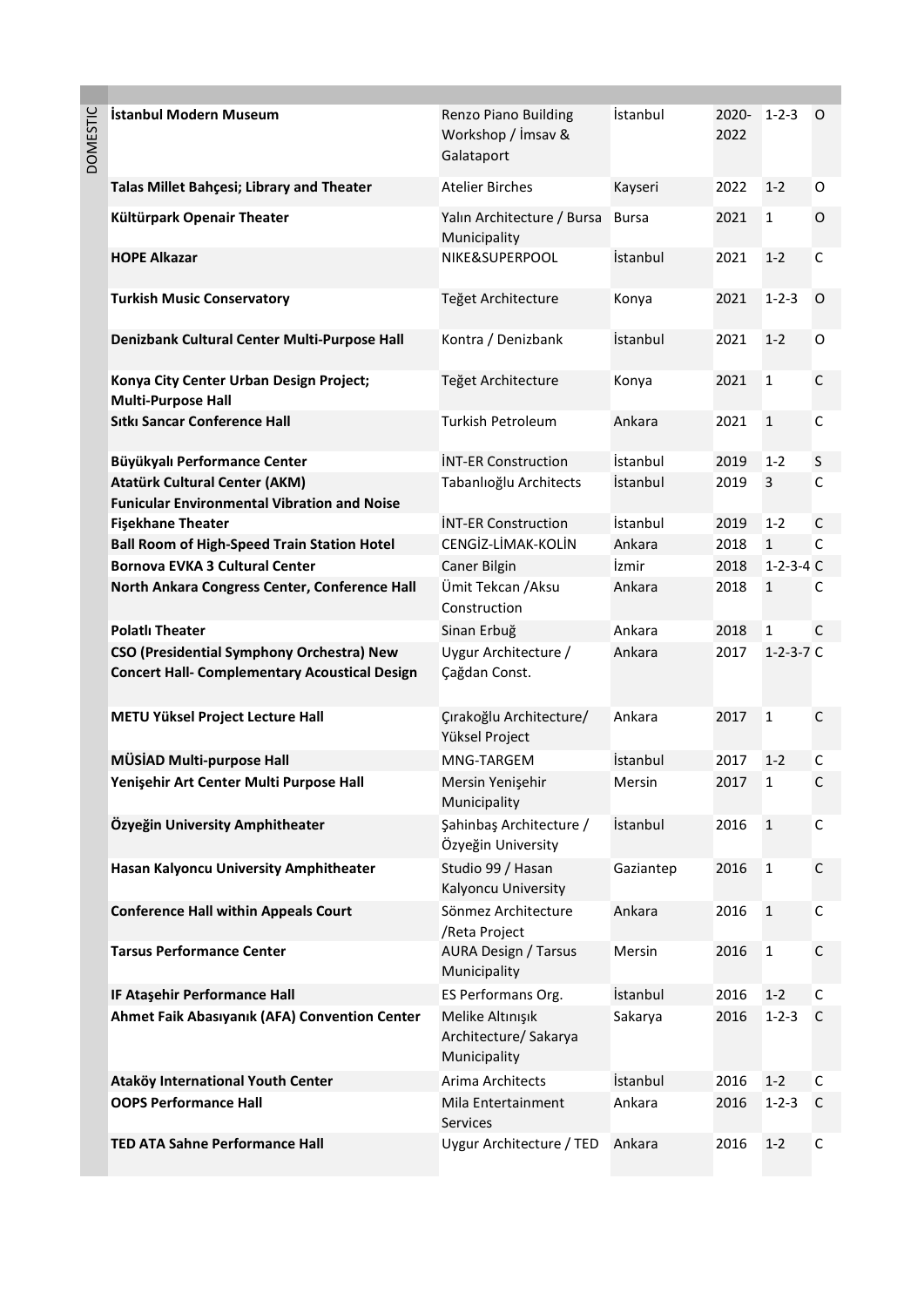| <b>Conference Hall of 11th Regional</b><br><b>Directorate of Highways</b>                   | NET Architecture/<br>Directorate of Highways           | Van                | 2015 | 1-2                   | $\mathsf{C}$ |
|---------------------------------------------------------------------------------------------|--------------------------------------------------------|--------------------|------|-----------------------|--------------|
| <b>Chamber of Commerce Congress Center</b>                                                  | Yazgan Design / ETO                                    | Eskişehir          | 2014 | $1 - 2 - 3$           | C            |
| <b>Gaziemir Expo Center Conference Hall</b>                                                 | Projen Architecture/ Ermit İzmir<br>Construction       |                    | 2014 | $\mathbf{1}$          | C            |
| <b>İSKİ Conference Hall</b>                                                                 | Emre İşlek / İstanbul<br><b>Waterworks Authority</b>   | İstanbul           | 2014 | $\mathbf{1}$          | C            |
| <b>SGK (Social Security Board) Service Building,</b><br><b>Conference and Meeting Rooms</b> | MEZZO Stüdyo /SGK -<br>Yankı Construction              | Ankara             | 2014 | $1 - 2 - 5$           | C            |
| Revision of Yenişehir Atatürk Cultural Center                                               | Kutlu Sezen / Mersin<br>Yenişehir Municipality         | Mersin             | 2013 | $\mathbf{1}$          | C            |
| <b>Armutalan Civic Center</b>                                                               | YankıPro / TURSAB                                      | Muğla              | 2013 | 1                     | C            |
| <b>Avcilar Wedding Hall</b>                                                                 | DBArchitects/Yüksel<br>Project                         | İstanbul           | 2013 | $\mathbf{1}$          | C            |
| <b>Biga Civic Center Conference Hall</b>                                                    | <b>Biga Municipality</b>                               | Çanakkale          | 2013 | 1                     | $\mathsf C$  |
| <b>METU College Conference Hall</b>                                                         | Atabaş Architecture /<br><b>METU</b>                   | Kocaeli            | 2013 | $\mathbf{1}$          | C            |
| Turkish Parliament (TBMM) Multipurpose Hall                                                 | TACER / Hașemoğlu<br>Construction                      | Ankara             | 2012 | $\mathbf{1}$          | $\mathsf{C}$ |
| <b>Şanlıurfa Culture and Convention Center,</b><br><b>Multi-Purpose Hall</b>                | NET Architecture /<br>Ministry of Culture &<br>Tourism | Sanlıurfa          | 2012 | $1 - 2$               | $\mathsf C$  |
| Hasan Kalyoncu University Auditorium                                                        | Proje Z Architecture /<br>Hasan Kalyoncu Uni.          | Gaziantep          | 2012 | $\mathbf{1}$          | $\mathsf C$  |
| <b>Renovation of Turkish Parliament (TBMM) Press</b><br><b>Rooms</b>                        | <b>TBMM</b>                                            | Ankara             | 2012 | $\mathbf{1}$          | C            |
| Şile Wedding Hall, Esenler Multi-Purpose Hall                                               | Yüksel Project /<br>İstanbul Municipality              | İstanbul           | 2012 | $\mathbf{1}$          | $\mathsf C$  |
| <b>Polatlı Theatre and Multipurpose Hall</b>                                                | Erbuğ Architecture /<br>Polatlı Municipality           | Ankara             | 2012 | $\mathbf{1}$          | C            |
| <b>Mersin University ODAMER</b><br><b>Nevit Kodallı Concert Hall</b>                        | Erkut Şahinbaş, Oya<br>Caymaz / Mersin Uni.            | Mersin             | 2012 | $\mathbf{1}$          | $\mathsf{C}$ |
| <b>Izmir Opera House</b>                                                                    | Teğet Architecture / İzmir İzmir<br>Municipality       |                    | 2012 | $1-2-3- C$<br>4<br>-6 |              |
| <b>Ephesus Convention Center</b>                                                            | ARİMA Architects /<br><b>TURSAB</b>                    | Kuşadası,<br>Aydın | 2011 | $1 - 2 - 3$           | C            |
| <b>Meeting Rooms on Ministry of Foreign Affairs</b><br><b>Campus</b>                        | Essa Project/ Ministry of<br>Foreign Affairs           | Ankara             | 2011 | $\mathbf{1}$          | C            |
| <b>Turk Telecom Tower Conference Hall</b>                                                   | A Architectural Design                                 | Ankara             | 2011 | $\mathbf{1}$          | C            |
| <b>WOW Convention Center Multipurpose Hall</b>                                              | Gönül Göçer / MNG<br>Targem                            | İstanbul           | 2011 | $\mathbf{1}$          | $\mathsf C$  |
| <b>Gaziantep Grand Hotel Ball Room</b>                                                      | <b>Grand Hotel</b>                                     | Gaziantep          | 2011 | $\mathbf{1}$          | C            |
| <b>Mersin University Student Dormitory Conference</b><br>Hall                               | Özer-Ürger Architecture                                | Mersin             | 2011 | $1 - 2 - 3$           | $\mathsf C$  |
| Reception Hall of Çankaya Presidential Palace                                               | Presidency of Turkish<br>Republic                      | Ankara             | 2011 | $\overline{7}$        | C            |
| <b>Ankara Chamber of Commerce</b><br><b>Congress Center Main Hall</b>                       | Ankara Chamber of<br>Commerce                          | Ankara             | 2011 | 7                     | C            |
| Pamukkale University Faculty of<br><b>Musical Education Performance Hall</b>                | Erbuğ Architecture<br>/ Pamukkale University           | Denizli            | 2010 | $1 - 2$               | C            |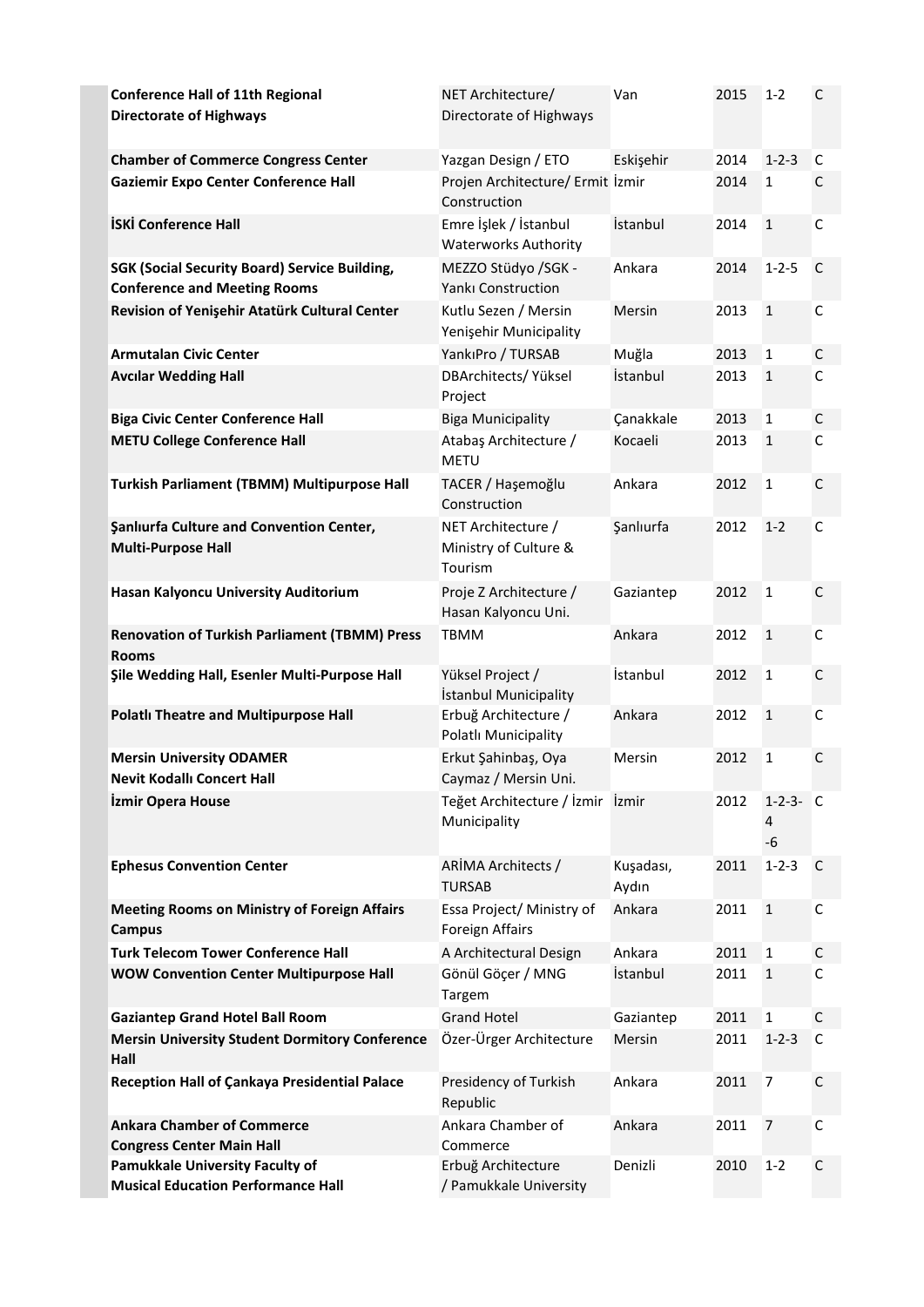|              | Uludağ University Auditorium                                                                                                  | ACB Architecture /<br><b>Potansiyel Construction</b> | <b>Bursa</b>        | 2010        | $\mathbf{1}$      | C            |
|--------------|-------------------------------------------------------------------------------------------------------------------------------|------------------------------------------------------|---------------------|-------------|-------------------|--------------|
|              | <b>Ziraat Bank Show Center</b>                                                                                                | <b>KART Construction</b>                             | Ankara              | 2010        | 1                 | С            |
|              | <b>Hacettepe University Congress Center</b>                                                                                   | Erbuğ Architecture /<br><b>ALVER Construction</b>    | Ankara              | 2009        | $\mathbf{1}$      | $\mathsf{C}$ |
|              | <b>Seferhisar Municipality Wedding Hall</b>                                                                                   | Seferhisar Municipality                              | İzmir               | 2009        | 1                 | $\mathsf C$  |
|              | Yenimahalle Nazım Hikmet Cultural Center                                                                                      | Atölye E Architecture /<br>Yenimahalle Municip.      | Ankara              | 2009        | $1 - 2$           | $\mathsf{C}$ |
|              | <b>Bolu İzzet Baysal University Convention Center</b>                                                                         | Atölye E Architecture /<br>Abant İzzet Baysal Uni.   | Bolu                | 2009        | $1 - 2$           | $\mathsf{C}$ |
|              | Anadolu University Student Center Auditorium                                                                                  | MEZZO Stüdyo / Anadolu<br>University                 | Eskişehir           | 2009        | $1 - 2 - 3 - 5$ C |              |
|              | <b>Anadolu University Renovation of Recording</b><br><b>Studios</b>                                                           | MEZZO Stüdyo / Anadolu<br>University                 | Eskişehir           | 2009        | $1 - 2 - 3 - 5$ C |              |
|              | Convention Center for Turkish Ministry of Foreign<br><b>Affairs</b>                                                           | İkiartıbir Architecture /<br>Ministry of Foreign Af. | Ankara              | 2009        | $\mathbf{1}$      | $\mathsf C$  |
|              | Anadolu University Conference Hall in School of<br><b>Foreign Languages</b>                                                   | TACER / Anadolu<br>University                        | Eskişehir           | 2009        | 1                 | C            |
|              | <b>EDUCATION</b>                                                                                                              |                                                      |                     |             |                   |              |
|              | <b>PROJECT NAME</b>                                                                                                           | <b>DESIGNER/ CLIENT</b>                              | <b>LOCATION</b>     | <b>YEAR</b> | <b>CONTENT</b>    |              |
|              | <b>Ferizaj School</b>                                                                                                         | TÜMAŞ                                                | Kosova              | 2021        | $1 - 2$           | C            |
| NTERNATIONAL | Drenas Prishtina Skendraj Kindergartens                                                                                       | <b>TÜMAŞ</b>                                         | Drenas, Kosova 2019 |             | $1 - 2$           | C            |
|              | Al-Fateh University Engineering Faculty Buildings<br>(Mechanical, Industrial, Petroleum, Chemical,<br>Mining, Geology, Civil) | SFMM / Renaissance<br>Construction                   | Tripoli, Libya      | 2009        | $1 - 2$           | $\mathsf{C}$ |
|              | Al-Fateh University Mass Media, Faculty of Arts<br>and Languages Buildings                                                    | Erbuğ Architecture /<br>ÖZTAŞ                        | Tripoli, Libya      | 2009        | $1 - 2$           | $\mathsf C$  |
|              | Al-Fateh University Economy, Law and<br><b>Physical Education Buildings</b>                                                   | MEDI Architecture /<br><b>NUROL Construction</b>     | Tripoli, Libya      | 2009        | $1 - 2$           | C            |
|              |                                                                                                                               |                                                      |                     |             |                   |              |
| DOMESTIC     | <b>SEV Cekmekoy Primary School</b>                                                                                            | Kerem Piker Architecture<br>/ SEV American Schools   | Istanbul            | 2021        | $1 - 2$           | C            |
|              | <b>Bilkent K12 School Campus</b>                                                                                              | Teğet Architecture                                   | Malatya             | 2021        | $1 - 2$           | C            |
|              | Aselsan Academy; Multi-purpose Hall                                                                                           | Aselsan                                              | Ankara              | 2020        | $\mathbf{1}$      | C            |
|              | Air Force Academy; Cafeteria-Restaurant                                                                                       | Ronesans Holding                                     | İstanbul            | 2020        | $\mathbf{1}$      | $\mathsf C$  |
|              | İbn Haldun University; Conference Hall, Library<br>and Mosque                                                                 | <b>Ronesans Holding</b>                              | İstanbul            | 2020        | $\mathbf{1}$      | $\mathsf C$  |
|              | <b>METU Yüksel Project Building Classrooms</b>                                                                                | Middle East Technical<br>University                  | Ankara              | 2020        | $\mathbf{1}$      | C            |
|              | <b>Bilkent Student Center</b>                                                                                                 | Teğet Architectural Office Ankara                    |                     | 2019        | $1 - 2 - 3$       | O            |
|              | Şehit Binbaşı Karabıyık and Dr. Oktay Duran                                                                                   | KOLTEK-UYGUR Architects İstanbul                     |                     | 2019        | $\mathbf{1}$      | C            |
|              | <b>Anatolian Technical High Schools Sports Halls</b>                                                                          | Consortium                                           |                     |             |                   |              |
|              | <b>KOÇ University Central Research Laboratory</b>                                                                             | <b>KOÇ University</b>                                | İstanbul            | 2019        | 3                 | $\mathsf C$  |
|              | İbn-i Haldun (CRS) University                                                                                                 | Prota                                                | İstanbul            | 2019        | $1 - 2 - 3$       | C            |
|              | Karatekin University Conference Hall                                                                                          | Özver Construction                                   | Çankırı             | 2018        | 1                 | C            |
|              | <b>Cerrahpaşa Medical School</b>                                                                                              | Renaissance Const.                                   | İstanbul            | 2018        | $1 - 2 - 3$       | C            |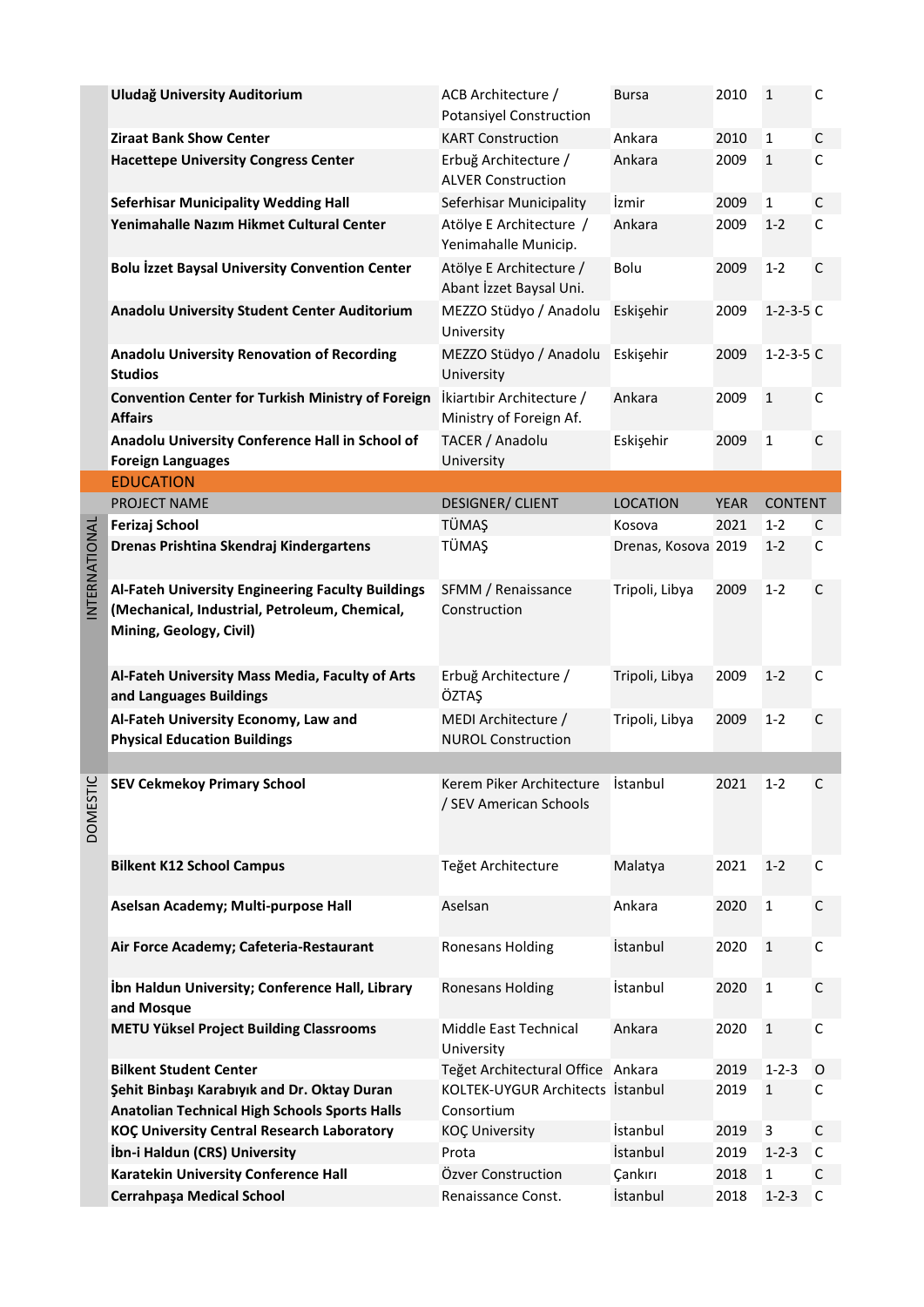|                 | KOÇ University Cafeteria & Student Center,<br>Winter Gardens & 3D Printer Room | <b>KOÇ University</b>                                                     | İstanbul        | 2018          | $1 - 2$                | C |
|-----------------|--------------------------------------------------------------------------------|---------------------------------------------------------------------------|-----------------|---------------|------------------------|---|
|                 | <b>Music and Fine Arts Univeristy (AMGSU)</b>                                  | A Architectural Design                                                    | Ankara          | 2018          | $1 - 2$                | C |
|                 | KOÇ University Multi-purpose Room<br>and Lecture Rooms                         | <b>KOÇ University</b>                                                     | İstanbul        | 2017          | $\mathbf{1}$           | C |
|                 | 17 Eylul University                                                            | <b>BEOFFICE Architecture</b>                                              | Bandırma        | 2017          | $1-2-3-4$ C            |   |
|                 | <b>TED Esenyurt College</b>                                                    | ESSA / Atakent Education<br>Foundation                                    | İstanbul        | 2017          | $1 - 2 - 3 - 4$ C      |   |
|                 | <b>METU Student Center</b>                                                     | İki+1 Architecture/ METU<br>(ODTÜ)                                        | Ankara          | 2016          | $1 - 2$                | C |
|                 | Lycée Charles de Gaulle Sports Hall<br>and Cafeteria                           | Kolektif Arhitecture /<br>Lycée Charles de Gaulle                         | Ankara          | 2013          | $\mathbf{1}$           | C |
|                 | <b>TED Renaissance College</b><br>(LEED Gold)                                  | Hatırlı Architecture /<br>Renaissance Const.                              | <i>istanbul</i> | 2012          | $1 - 2 - 3$            | C |
|                 | TED College Foundation Sports and Arts Center                                  | Uygur Architecture / TED                                                  | Ankara          | 2009          | $1 - 2$                | C |
|                 | <b>HEALTH + SCIENCE + R&amp;D FACILITIES</b>                                   |                                                                           |                 |               |                        |   |
|                 | PROJECT NAME                                                                   | <b>DESIGNER/ CLIENT</b>                                                   | <b>LOCATION</b> | <b>YEAR</b>   | <b>CONTENT</b>         |   |
| INTERNATIONAL   | <b>Tashkent International Medical Center</b>                                   | <b>ARUP</b>                                                               | Uzbekistan      | 2021          | $1 - 2 - 3$            | O |
|                 |                                                                                |                                                                           |                 |               |                        |   |
| <b>DOMESTIC</b> | Kütahya Integrated Health Campus                                               | GÜRİŞ                                                                     | Kütahya         | 2020-<br>2021 | $1-2-3-0$<br>7         |   |
|                 | Kalyon Solar Energy Technology Building                                        | Bilgin Studio / Kalyon<br>Holding                                         | Konya           | 2021          | $1 - 2$                | C |
|                 | Bezmialem Hospital Conference and Seminar Halls, Renaissance Medical           | Construction                                                              | İstanbul        | 2020          | $1 - 2$                | C |
|                 | <b>SILVERLINE Experimental Kitchen Laboratory</b>                              | <b>SILVERLINE</b>                                                         | Amasya          | 2019          | $1 - 2 - 3 -$          | C |
|                 | <b>SOCAR Research Center</b>                                                   | Aleyra Construction                                                       | İzmir           | 2019          | $\mathbf{1}$           | C |
|                 | <b>TOBB ETU Hospital</b>                                                       | <b>MTK Architects - A</b><br>Tasarım / TOBB                               | Ankara          | 2019          | $1-2-3$ C              |   |
|                 | <b>Etlik Integrated Health Campus</b>                                          | Astaldi - Türkerler                                                       | Ankara          | 2018          | $1-2-3-0$<br>4<br>$-7$ |   |
|                 | <b>Bursa Integrated Health Campus</b>                                          | Renaissance Medical<br>Construction                                       | <b>Bursa</b>    | 2017          | $1 - 2 - 3 - 4$ C      |   |
|                 | İkitelli Integrated Health Campus                                              | Renaissance Medical<br>Construction                                       | İstanbul        | 2017          | $1 - 2 - 3 - 4$ O      |   |
|                 | <b>Gaziantep Integrated Health Campus</b>                                      | Rönesans Medical<br>Construction,<br>NKY Architects / CCN<br>Construction | Gaziantep       | 2021<br>2017  | $1 - 2 - 3 - 4$ O      |   |
|                 | Kocaeli Integrated Health Campus                                               | Gümüşdoğrayan - Uz<br>Architecture / GAMA-<br>Türkerler                   | İzmit           | 2017          | $1 - 2 - 3 - 4$ O      |   |
|                 | İzmir Bayraklı Integrated Health Campus                                        | Hayalgücü Architecture /<br>GAMA-Türkerler                                | İzmir           | 2017          | $1 - 2 - 3 - 4$ O      |   |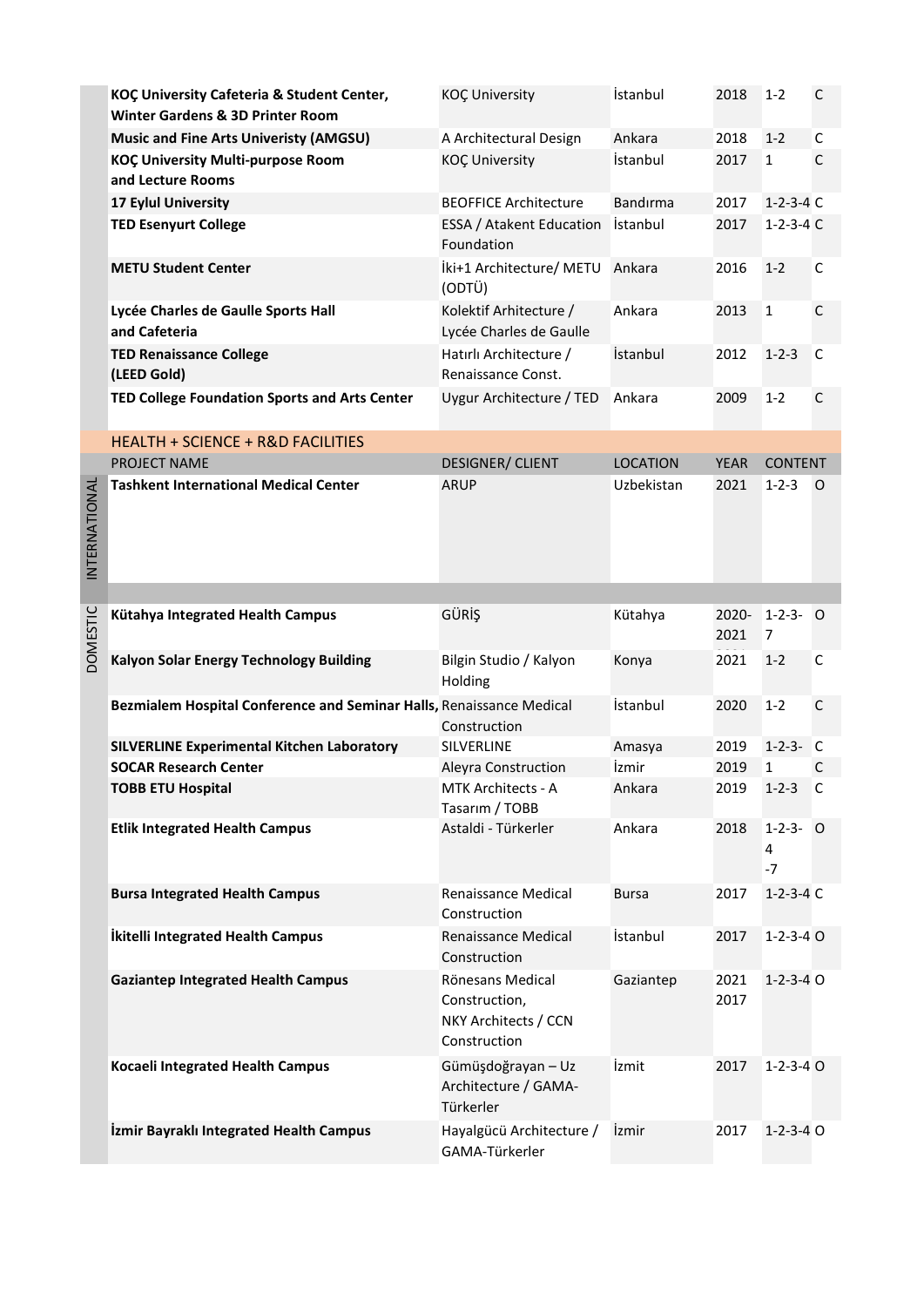|               | Ministry of Health, Public Health Agency and<br><b>Turkish Medicine and Medical Device Agency</b><br><b>Headquarters Campus Project</b> | <b>CCN Construction</b>                                            | Ankara                | 2017        | $1 - 2 - 3 - 4S$  |              |
|---------------|-----------------------------------------------------------------------------------------------------------------------------------------|--------------------------------------------------------------------|-----------------------|-------------|-------------------|--------------|
|               | Elazığ Integrated Health Campus                                                                                                         | Renaissance Medical<br>Construction                                | Elazığ                | 2016        | $1 - 2 - 3$       | C            |
|               | <b>Silverline Test Room and Sound Quality Studies</b>                                                                                   | Silverline                                                         | Amasya                | 2016        | $1 - 2 - 3$       | C            |
|               | <b>Adana Integrated Health Campus</b>                                                                                                   | Yazgan Design /<br>Renaissance Medical                             | Adana                 | 2016        | $1 - 2 - 3$       | C            |
|               | <b>Yozgat Training and Research Hospital Complex</b>                                                                                    | Yazgan Design /<br><b>Renaissance Medical</b>                      | Yozgat                | 2015        | $1 - 2 - 3 - 7$ C |              |
|               | Acoustic Test Room for Flexible Duct Systems -<br>TÜBİTAK 1507 Project                                                                  | <b>AFS</b>                                                         | Ankara                | 2015        | $1 - 2 - 3 - 7$ C |              |
|               | <b>MODSİMMER Listening Room for</b><br><b>Multi-Channel Sound Systems</b>                                                               | MEZZO Stüdyo / Middle<br><b>East Technical University</b>          | Ankara                | 2014        | $1 - 2 - 5 - 7$ C |              |
|               | <b>Şişecam R&amp;D Center</b>                                                                                                           | Erbuğ Architecture &<br>Boran Ekinci Architecture<br>/Şişecam Inc. | Kocaeli               | 2013        | $1 - 3$           | C            |
|               | <b>High Security Silivri Prison</b>                                                                                                     | Turkish Ministry of Justice İstanbul                               |                       | 2013        | $\overline{7}$    | $\mathsf{C}$ |
|               | <b>HERITAGE + HISTORIC</b>                                                                                                              |                                                                    |                       |             |                   |              |
|               | PROJECT NAME                                                                                                                            | <b>DESIGNER/ CLIENT</b>                                            | <b>LOCATION</b>       | <b>YEAR</b> | <b>CONTENT</b>    |              |
| DOMESTIC      | Mekteb-i Tibbiye-i Şahane<br><b>Health Sciences University</b>                                                                          | Gürsoy Grup Restoration                                            | İstanbul              | 2021        | 1                 | C            |
|               | Ziraat Bank Historical Headquarters Building<br>(TCZB) Renovation                                                                       | Promet / Ziraat Bank<br>Headquarters                               | Ankara                | 2017        | $1-2.$            | S            |
|               | Konya Hand Writings Museum and<br><b>Regional Directorate</b>                                                                           | AGM Engineering / Hand<br>Writings Regional Dir.                   | Konya                 | 2015        | $1 - 2 - 3 - 4$ C |              |
|               | <b>SEKA Paper Museum and Science Center</b>                                                                                             | KA.BA Architecture /<br>Kocaeli Municipality                       | Kocaeli               | 2013        | $\mathbf{1}$      | C            |
|               | Renovation of Arapoğlu Building as<br>Loft and Hotel Complex-Room Mate Emir Hotel                                                       | Çinici Architecture/ Galata İstanbul<br>Inc.                       |                       | 2013        | $1 - 2 - 3 - 4$ C |              |
|               | Renovation of St George Church as Concert Hall                                                                                          | Miyar Architecture /<br>Süleyman Demirel Uni.                      | Isparta               | 2010        | $1-2.$            | C            |
|               | <b>HOSPITALITY</b>                                                                                                                      |                                                                    |                       |             |                   |              |
|               | PROJECT NAME                                                                                                                            | <b>DESIGNER/ CLIENT</b>                                            | <b>LOCATION</b>       | <b>YEAR</b> | <b>CONTENT</b>    |              |
|               | <b>Susha Hotel</b>                                                                                                                      | Kiklop Design                                                      | Azerbaijan            | 2022        | $1 - 2 - 3$       | - 0          |
|               | <b>Corinthia Luxe Hotel &amp; Residences</b>                                                                                            | Luxe Properties                                                    | Moscow                | 2020        | $1 - 2 - 3 - 7$ O |              |
|               | <b>Albania Star Marriott Hotel</b>                                                                                                      | Kiklop Design                                                      | Albania               | 2020        | $1 - 2 - 3$       | $\circ$      |
| INTERNATIONAL | <b>Sofitel Hotel</b>                                                                                                                    | MOKE Architecten -<br>OzerTulgan / SUMMA                           | Benin                 | 2019        | $1 - 2 - 3$       | $\circ$      |
|               | <b>Hotel Portonovi</b>                                                                                                                  | Rare Developments                                                  | Montenegro            | 2018        | $1 - 2 - 3 - 4 C$ |              |
|               | <b>Niamey Hotel</b>                                                                                                                     | Avcı Architects / SUMMA                                            | Niger                 | 2018        | $1-2-3-4$ C       |              |
|               | Kazan Shamovskaya Hotel                                                                                                                 | Polimeks                                                           | Russian<br>Federation | 2017        | $\mathbf{1}$      | C            |
|               | Radisson Hotel Tsinandali                                                                                                               | Art Studio/AECOM                                                   | Georgia               | 2016        | $1 - 2 - 3 - 4$ C |              |
|               | <b>Lankaran Springs and Wellness Resort</b>                                                                                             | Artı Construction Design                                           | Azerbaijan            | 2016        | $1 - 2 - 3 - 4$ C |              |
|               | <b>Hilton Hotel Erbil</b>                                                                                                               | H-Tözün Architecture/<br>Handdown Company                          | Iraq                  | 2016        | $1 - 2 - 3$       | C            |
|               | <b>Hotel Mbamou Palace</b>                                                                                                              | Yüksel Construction                                                | Kongo                 | 2014        | $2 - 3$           | C            |
|               | Double Tree by Hilton Hotel and<br><b>Shopping Center</b>                                                                               | <b>Renaissance Construction</b>                                    | Minsk, Belarus 2013   |             | $1 - 2 - 3$       | C            |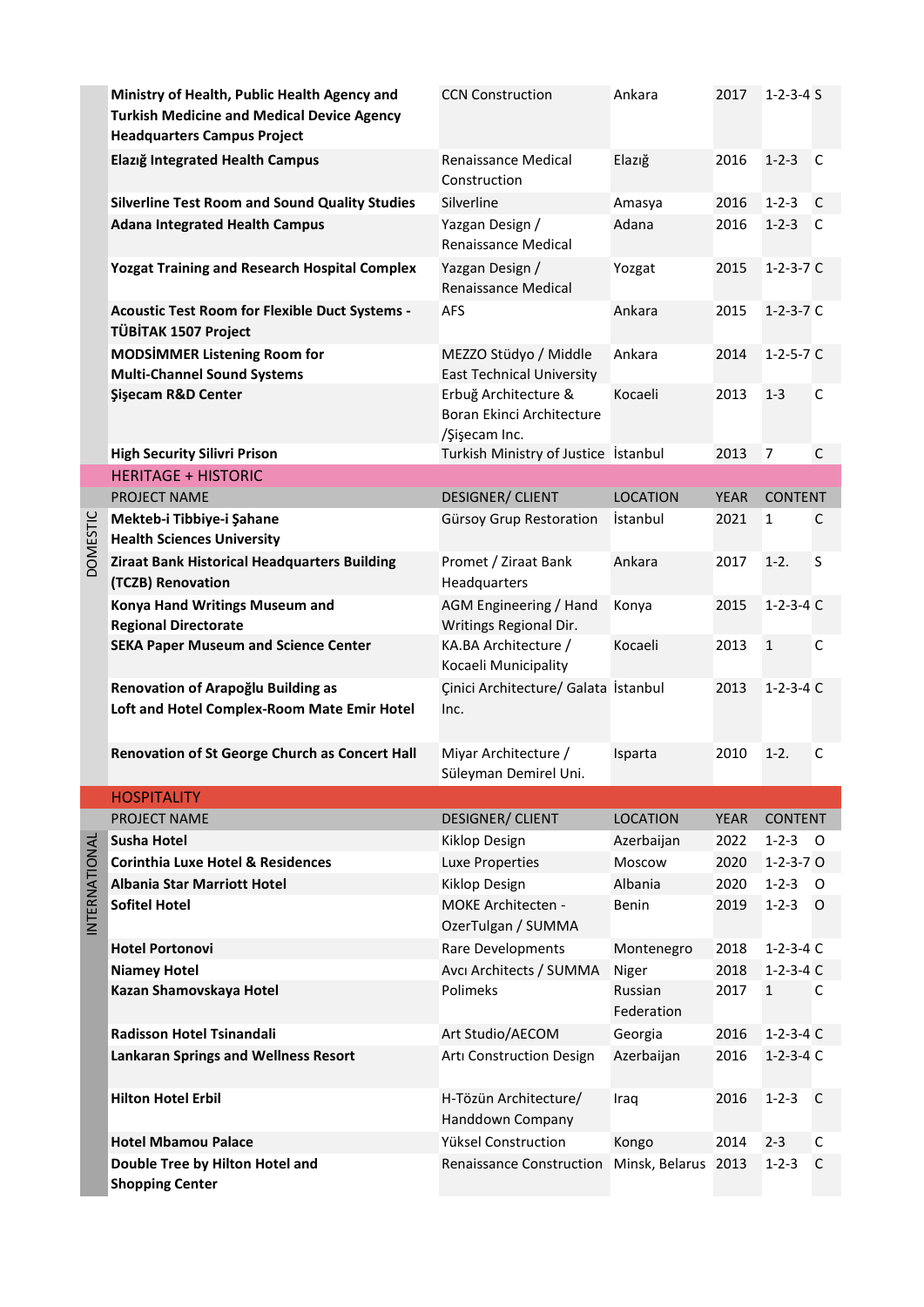|                 | <b>Qalaaltı Hotel SPA</b>                                           | <b>FXFOWLE Architects /</b><br>Renaissance Const.                         | Shabran,<br>Azerbaijan           | 2012             | $1 - 2 - 3$                               | C       |
|-----------------|---------------------------------------------------------------------|---------------------------------------------------------------------------|----------------------------------|------------------|-------------------------------------------|---------|
|                 | Shahdagh Tourism Complex Phase 1 and 2                              | <b>Swiss Town Consult AG</b><br>/ DIA Holding                             | Azerbaijan                       | 2011             | $2 - 3 - 4$                               | C       |
|                 | <b>Kiev Marriott Hotel</b>                                          | <b>Renaissance Construction</b>                                           | Ukraine                          | 2011             | $2 - 3$                                   | C       |
|                 |                                                                     |                                                                           |                                  |                  |                                           |         |
| <b>DOMESTIC</b> | Kazdağları Mountain Villas                                          | <b>GALATA AS</b>                                                          | <b>Balikesir</b>                 | 2022             | $1 - 2 - 3$                               | $\circ$ |
|                 | Ortaköy Crowne Plaza Hotel                                          | Toner Arhitects / Hill<br>International                                   | İstanbul                         | 2021             | $1 - 2 - 3$                               | 0       |
|                 | <b>Altunizade Hotel</b>                                             | <b>CCN Construction</b>                                                   | İstanbul                         | 2021             | $1 - 2 - 3$                               | $\circ$ |
|                 | <b>Bodrum Edition Hotel</b>                                         | <b>KZA Real Estate</b><br>/Renaissance Const.                             | Muğla                            | 2020             | 3                                         | C       |
|                 | <b>Sheraton Hotel Renovation</b>                                    | <b>NUROL /TURSER Tourism</b>                                              | Ankara                           | 2019             | $1 - 2 - 3$                               | C       |
|                 | Yalıkavak (Bodrum) Marriott Hotel                                   | <b>Renaissance Holding</b>                                                | Muğla                            | 2019-<br>2017    | $1 - 3 - 4$                               | C       |
|                 | Doğuş Maslak Hotel                                                  | DOME+PARTNERS / Doğuş İstanbul<br>Real Estate Investment                  |                                  | 2016             | 3                                         | С       |
|                 | <b>Novotel &amp; IBIS Otel</b>                                      | M-Ofis Architects                                                         | Konya                            | 2015             | $1 - 2$                                   | C       |
|                 | Park Inn by Radisson Hotel                                          | Atabaş Architecture /<br><b>Ermit Construction</b>                        | Ankara                           | 2014             | $1 - 2 - 3 - 4$ C                         |         |
|                 | <b>Movenpick Hotel</b>                                              | Varan Tourism Services                                                    | Ankara                           | 2011             | $\overline{7}$                            | C       |
|                 | Vişnelik Refurbishment                                              | METU Alumni Charity                                                       | Ankara                           | 2010             | $\mathbf{1}$                              | C       |
|                 | MIXED-USE                                                           |                                                                           |                                  |                  |                                           |         |
|                 | PROJECT NAME                                                        | <b>DESIGNER/ CLIENT</b>                                                   | <b>LOCATION</b>                  | <b>YEAR</b>      | <b>CONTENT</b>                            |         |
| INTERNATIONAL   | <b>Neva Towers</b>                                                  | Renaissance Const.<br>Russian Fed.                                        | Moscow,<br>Russian<br>Federation | 2015             | $1 - 2 - 3 - 4$ C                         |         |
|                 | <b>Talan Towers - Ritz Hotel</b>                                    | Skidmore, Owings &<br>Merrill / Turner Int. /<br>Verny Capital            | Astana,<br>Kazakhstan            | 2015             | $1 - 2 - 3 - 4$ C                         |         |
|                 | <b>Flame Towers (Fairmont Hotel &amp; Residence</b><br>& Office)    | HOK International / DIA<br>Holding                                        | Bakü,<br>Azerbaijan              | 2009             | $1 - 2 - 3 - C$<br>4<br>-7                |         |
|                 |                                                                     |                                                                           |                                  |                  |                                           |         |
| <b>DOMESTIC</b> | Pekintaş Allsancak Mixed-use Complex                                | Pekintaş Yapı                                                             | İzmir                            | $2017 -$<br>2020 | $1 - 2 - 3 - 5$<br>4                      |         |
|                 | <b>Merkez Ankara Mixed-use Complex</b>                              | A Architectural Design /<br>Yazgan Design / KPF /<br>Pasifik Const.       | Ankara                           | 2017-<br>2020    | $1 - 2 - 3 - 0$<br>$\overline{4}$<br>$-7$ |         |
|                 | <b>Sinpaş GOP Mixed-use Complex</b>                                 | A Architectural Design/<br>Sinpaş GYO                                     | Ankara                           | 2017             | $1 - 2 - 3 - 4S$                          |         |
|                 | <b>Kuzu Effect Mixed-use Complex</b>                                | Emre Arolat Architects /<br>Irmak Project/ AGM<br>Construction/Kuzu Group | Ankara                           | 2015             | $1 - 2 - 3 - 4$ C                         |         |
|                 | Piazza Maltepe Towers Office and Residence +<br><b>Mall Complex</b> | Renaissance Real Estate<br>Investment                                     | İstanbul                         | 2015             | $1 - 2 - 3 - 4$ C                         |         |
|                 | <b>Next Level Residence and Office Towers</b><br>+ Mall             | <b>Brigitte Weber Architects</b><br>/ Pasifik Construction                | Ankara                           | 2013             | $1 - 2 - 3 - 4$ C                         |         |
|                 | AkAsya Residence and Office Towers + Mall<br>(BREEAM Bespoke)       | Evrenol Architects / Pro-<br>Plan PMC                                     | İstanbul                         | 2012             | $1-2-3-4$ C                               |         |
|                 | <b>OFFICE</b>                                                       |                                                                           |                                  |                  |                                           |         |
|                 | PROJECT NAME                                                        | <b>DESIGNER/ CLIENT</b>                                                   | <b>LOCATION</b>                  | <b>YEAR</b>      | <b>CONTENT</b>                            |         |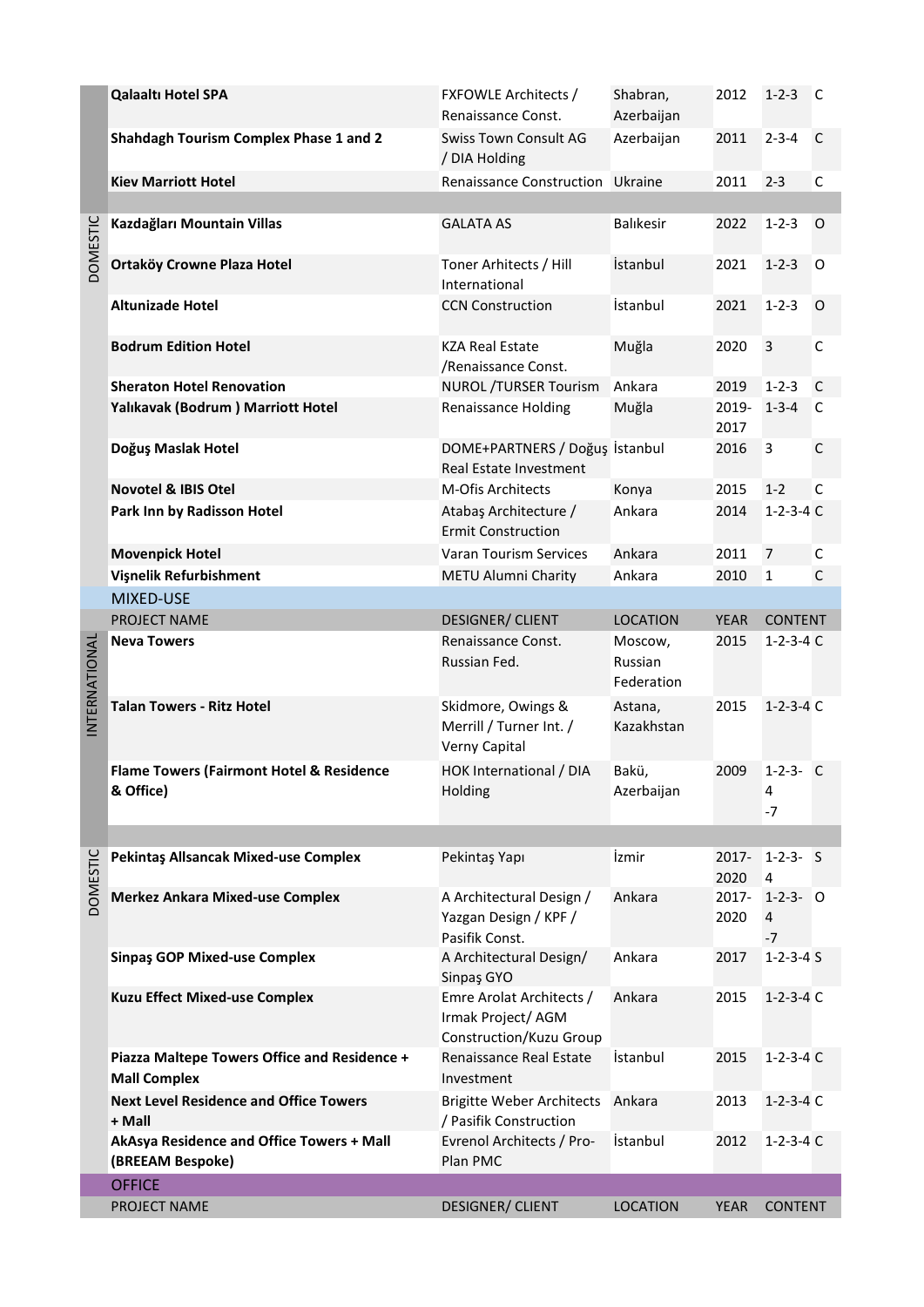| INTERNATIONAL   | <b>Central Bank of Azerbaijan</b>                                                                               | Coop Himmelblau<br>Architecture / KIKLOP<br>Design/TEKFEN               | Bakü,<br>Azerbaijan              | 2021 | $1 - 2 - 3$       | O            |
|-----------------|-----------------------------------------------------------------------------------------------------------------|-------------------------------------------------------------------------|----------------------------------|------|-------------------|--------------|
|                 | <b>NISS Headquarters</b>                                                                                        | <b>SUMMA</b>                                                            | Kigali, Rwanda 2021              |      | $1 - 2 - 3$       | $\circ$      |
|                 | Agrobank                                                                                                        | APEAS / AZE Architecture                                                | Uzbekistan                       | 2020 | $1 - 2 - 3 - 4$ O |              |
|                 | <b>Rudaw Media Tower</b>                                                                                        | Concept A / DAAX<br>Construction                                        | Erbil, Iraq                      | 2019 | $1 - 2 - 3$       | $\circ$      |
|                 | <b>Central Bank of Iraq</b>                                                                                     | Zaha Hadid Architects /<br><b>DAAX Construction</b>                     | Bagdad, Iraq                     | 2019 | $1 - 2 - 3$       | O            |
|                 | Ministry of Taxation (MOT) Tower - Phase b                                                                      | Erginoğlu&Çalışlar /<br><b>KIKLOP Design</b>                            | Baku,<br>Azerbaijan              | 2019 | $1 - 2 - 3$       | C            |
|                 | JGC Hassi Messaoud Upside North Campus                                                                          | Renaissance International Algeria                                       |                                  | 2018 | $1-2-3-4$ C       |              |
|                 | <b>Ministry of Taxation Tower - Phase a</b>                                                                     | <b>FXFOWLE Architects /</b><br>Renaissance Const.                       | Baku,<br>Azerbaijan              | 2015 | $2 - 3 - 4$       | C            |
|                 | <b>Qebele Presidential Headquarters</b>                                                                         | DIA Holding / Azerbaijan<br>Rep. Presidential Private<br>Affairs Admin. | Azerbaijan                       | 2012 | $1 - 2 - 3$       | C            |
|                 | <b>Metalloinvest Holding Offices</b>                                                                            | Structoris                                                              | Moscow,<br>Russian<br>Federation | 2011 | $1 - 2 - 6$       | C            |
|                 | <b>Camp Bastion Command Control Center</b>                                                                      | Famer Group / Yenigün<br>Construction                                   | Leatherneck,<br>Afghanistan      | 2011 | $1 - 2$           | C            |
|                 |                                                                                                                 |                                                                         |                                  |      |                   |              |
| <b>DOMESTIC</b> | <b>Turkiye Sigorta Headquarters</b>                                                                             | Yeşim Kozanlı<br>Architecture / Turkiye<br>Sigorta                      | İstanbul                         | 2022 | $1 - 2 - 3$       | $\circ$      |
|                 | <b>Oyak Headquarters</b>                                                                                        | <b>Oyak Construction</b>                                                | Ankara                           | 2021 | $1 - 2 - 3$       | O            |
|                 | IST13 Photo Studio / Amazon Office                                                                              | <b>Interior Architects</b>                                              | İstanbul                         | 2021 | $1 - 2 - 3$       | O            |
|                 | <b>Turkish Petroleum General Headquarters</b>                                                                   | Melike Altınışık Architects<br>/ Werner Sobek                           | Filyos,<br>Zonguldak             | 2021 | $1 - 2 - 3$       | 0            |
|                 | <b>Malatya Courthouse Building</b>                                                                              | Sönmez Architecture                                                     | Malatya                          | 2021 | $\overline{2}$    | 0            |
|                 | <b>Siirt City Directorate</b>                                                                                   | Sönmez Architecture                                                     | Siirt                            | 2021 | $\overline{2}$    | C            |
|                 | <b>TEB Ümraniye Office</b>                                                                                      | <b>TEB</b>                                                              | İstanbul                         | 2021 | $1 - 2$           | $\mathsf{C}$ |
|                 | <b>BDDK Headquarters</b>                                                                                        | <b>ASL Construction</b>                                                 | İstanbul                         | 2020 | $1 - 2 - 3$       | 0            |
|                 | <b>Galataport N3 Block</b>                                                                                      | Galataport                                                              | İstanbul                         | 2020 | $1 - 2 - 3$       | C            |
|                 | MLTMIX Rönesans Maltepe Plaza Office                                                                            | <b>Renaissance Holding</b>                                              | İstanbul                         | 2020 | $1 - 2 - 3$       | C            |
|                 | <b>Kocaeli Courthouse Halls</b>                                                                                 | TÜMAŞ                                                                   | Kocaeli                          | 2020 | 1                 | C            |
|                 | <b>Mineral and Petroleum Headquarters</b>                                                                       | Sönmez Architecture                                                     | Ankara                           | 2020 | $\overline{2}$    | C            |
|                 | <b>TEB Operation Center</b>                                                                                     | Turkish Economy Bank                                                    | İstanbul                         | 2020 | $\mathbf{1}$      | $\mathsf{C}$ |
|                 | <b>WTW Astoria Office</b>                                                                                       | <b>Willis Towers Watson</b>                                             | İstanbul                         | 2019 | $1 - 2 - 3$       | C            |
|                 | <b>EGGER Office</b>                                                                                             | Km34 Interior Design                                                    | İstanbul                         | 2019 | $1 - 2$           | C            |
|                 | <b>Ziraat Bank Historical Headquarters Meeting</b>                                                              | Ziraat Bank                                                             | Ankara                           | 2019 | $\mathbf{1}$      | C            |
|                 | TEB Headquarters Meeting Rooms and VIP                                                                          | Turkish Economy Bank                                                    | İstanbul                         | 2019 | $1 - 2$           | $\mathsf{C}$ |
|                 | <b>Restaurant, TEB Budotek Office</b>                                                                           |                                                                         |                                  |      |                   |              |
|                 | <b>ESAN Eczacibaşı Office</b>                                                                                   | Mimari Studio / Eczacıbaşı İstanbul                                     |                                  | 2018 | $\mathbf 1$       | C            |
|                 | <b>Appeals Court Governmental Campus</b>                                                                        | Renaissance International Ankara                                        |                                  | 2018 | $1-2-3- C$        |              |
|                 | JSF-ACT (Joint Strike Fighter - Air Combat Training Renaissance International Malatya<br><b>Center) Project</b> |                                                                         |                                  | 2018 | $1-2-3- C$<br>4   |              |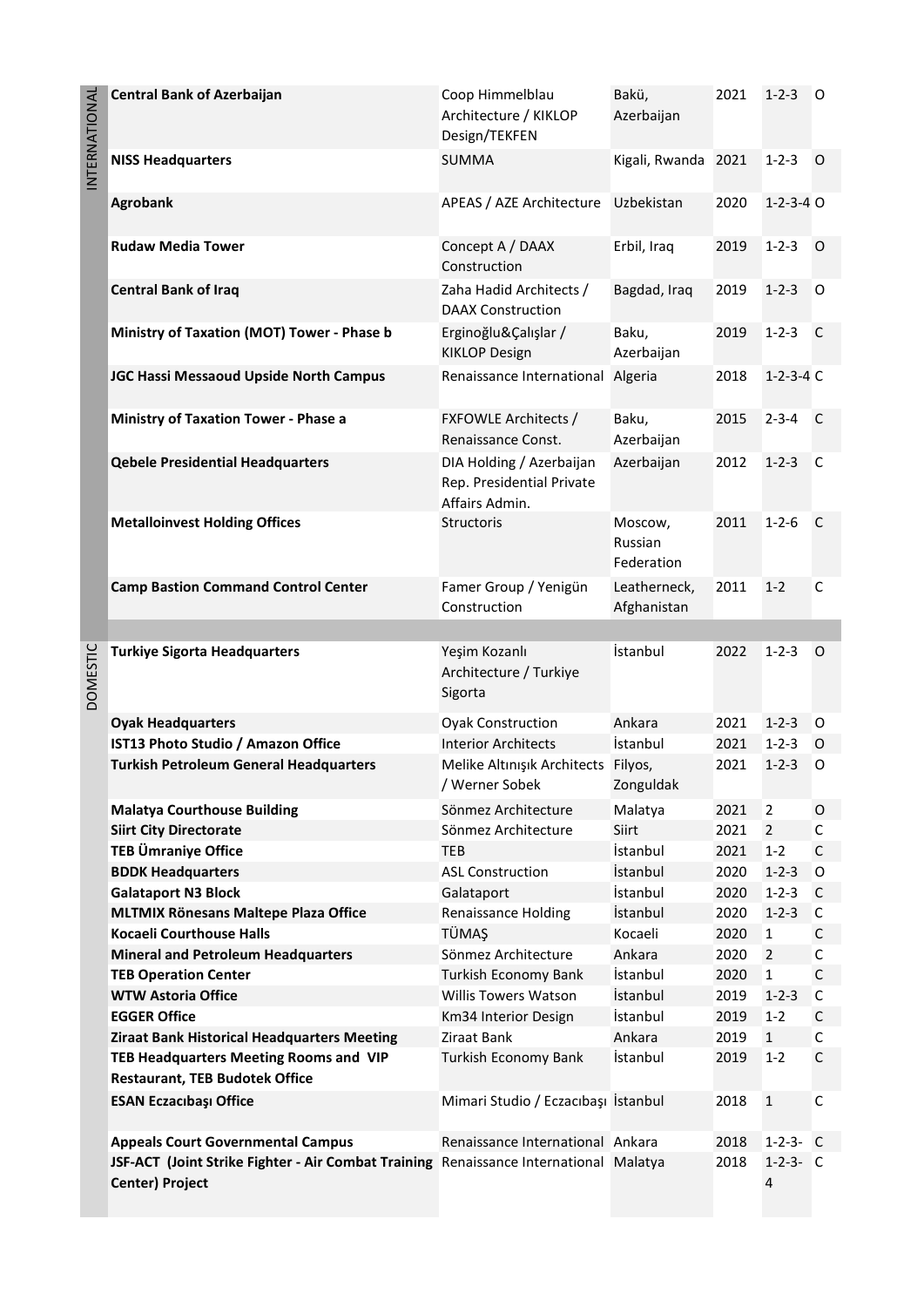| <b>TCMB (Central Bank of Turkey) Headquarters</b>                                          | Yazgan Design / YDA<br>Construction                                                         | İstanbul        | 2018        | $1 - 2 - 3 - 5$<br>4              |              |
|--------------------------------------------------------------------------------------------|---------------------------------------------------------------------------------------------|-----------------|-------------|-----------------------------------|--------------|
| <b>DSİ Headqaurters</b>                                                                    | Uz Architecture/TÜMAŞ                                                                       | Ankara          | 2017        | $1 - 2 - 3 - C$<br>$\overline{4}$ |              |
| <b>TEM Turkuvaz Media Center</b>                                                           | Arima Architects                                                                            | İstanbul        | 2017        | $1 - 2 - 3 - 4$ C                 |              |
| <b>Renaissance Office Building</b>                                                         | <b>Renaissance Holding</b>                                                                  | Ankara          | 2017        | $\mathbf{1}$                      | C            |
| <b>BASF Technology Office Turkey</b>                                                       | Mimari Studio / Jones<br>Lang LaSalle                                                       | İstanbul        | 2017        | $1-2-3.$ C                        |              |
| <b>Oyak Construction Headquarters</b>                                                      | MuuM / Oyak<br>Construction                                                                 | Ankara          | 2016        | $1 - 2 - 3 - 4$ C                 |              |
| <b>Pylon Residence Apartment Unit</b>                                                      | <b>OTM Engineering</b>                                                                      | Ankara          | 2016        | $\overline{2}$                    | $\mathsf{C}$ |
| YDA Prime - BDDK/ IUFM Headquarters                                                        | Çamoğlu Architecture /<br><b>YDA Construction</b>                                           | İstanbul        | 2016        | $1-2-3-4C$                        |              |
| İstanbul Tower Levent Office Project                                                       | Skidmore, Owings &<br>Merrill (SoM) / Proplan<br>PMC / Zincir Yapı                          | İstanbul        | 2015        | $1 - 2 - 3 - 4$ C                 |              |
| <b>MAIDAN Towers</b>                                                                       | A Architectural Design /<br>Ege Group                                                       | Ankara          | 2015        | $1 - 2 - 3 - 4$ C                 |              |
| <b>ETİ Holding Headquarters</b>                                                            | <b>TMO Architecture</b>                                                                     | Eskişehir       | 2015        | $\mathbf{1}$                      | C            |
| <b>Australian Embassy</b>                                                                  | MSA & Associates PTY                                                                        | Ankara          | 2015        | $\overline{7}$                    | $\mathsf C$  |
| <b>Tepe Security Inc. Call Center</b>                                                      | Hatırlı Architecture / TEPE Ankara<br>Construction                                          |                 | 2015        | $\mathbf 1$                       | $\mathsf{C}$ |
| <b>Meteksan Defense Industries Building</b>                                                | Hatırlı Architecture /<br><b>Bilbak</b>                                                     | Ankara          | 2014        | $1-2.$                            | $\mathsf{C}$ |
| Rönesans Küçükyalı Ofis Park<br>(LEED Platinum)                                            | Renaissance Real Estate<br>Investment                                                       | İstanbul        | 2014        | $3 - 4.$                          | $\mathsf{C}$ |
| <b>Vodafone Operation Center</b>                                                           | Swanke Hayden Connell /<br>Vodafone Turkey                                                  | İstanbul        | 2014        | $1 - 2 - 3 - 4$ C                 |              |
| <b>Ziraat Bank Headquarters</b>                                                            | Kohn Pedersen Fox<br>Associates (KPF) / A<br>Architectural<br>Design/Kalyon<br>Construction | İstanbul        | 2013        | $1 - 2 - 3 - 4$ C                 |              |
| YDA Center - Ankara Sapphire Tower                                                         | Broadway Malyan, Yazgan Ankara<br>Design / YDA Construction                                 |                 | 2013        | $1 - 2 - 3 - 4$ C                 |              |
| <b>Acoustical Enhancement of Architects'</b><br><b>Association 1927 - Cinnah 19 Office</b> | Mimarlar Derneği 1927                                                                       | Ankara          | 2013        | $\mathbf{1}$                      | $\mathsf{C}$ |
| ODTÜ-KOSGEB Meeting Room                                                                   | ODTÜ-KOSGEB                                                                                 | Ankara          | 2013        | $1 - 7.$                          | C            |
| <b>Executive Office of the Minister of Health</b>                                          | Turkish Ministry of Health                                                                  | Ankara          | 2013        | 7                                 | $\mathsf{C}$ |
| <b>Allianz Tower</b><br>(LEED Platinum)                                                    | <b>FXFOWLE Architects /</b><br>Renaissance Real Estate                                      | İstanbul        | 2012        | $1 - 2 - 3 - 4$ C                 |              |
| <b>Turkish Contractors' Association Headquarters</b><br>(LEED Platinum)                    | Avcı Architects / Turkish<br><b>Contractors' Association</b>                                | Ankara          | 2012        | $1-2-3-4$ C                       |              |
| İstanbul Greater Metropolitan Municipality,<br><b>Services Building</b>                    | ARİMA Architects /<br>İstanbul Municipality                                                 | İstanbul        | 2011        | $\mathbf{1}$                      | C            |
| <b>Headquarters of State Hydraulic</b><br><b>Works Authority</b>                           | UZ Architecture / DSİ                                                                       | Ankara          | 2010        | $1 - 2 - 3 - 4$ C                 |              |
| <b>TEPE PRIME Office Buildings</b>                                                         | A Architectural Design /<br><b>Tepe Construction</b>                                        | Ankara          | 2009        | $2-3-4.$ C                        |              |
| <b>RESIDENTIAL</b>                                                                         |                                                                                             |                 |             |                                   |              |
| PROJECT NAME                                                                               | <b>DESIGNER/ CLIENT</b>                                                                     | <b>LOCATION</b> | <b>YEAR</b> | <b>CONTENT</b>                    |              |
| The House (THS)                                                                            | <b>DAAX Construction</b>                                                                    | Erbil, Iraq     | 2019        | $1 - 2 - 3$ O                     |              |

INTERNATIONAL

JAL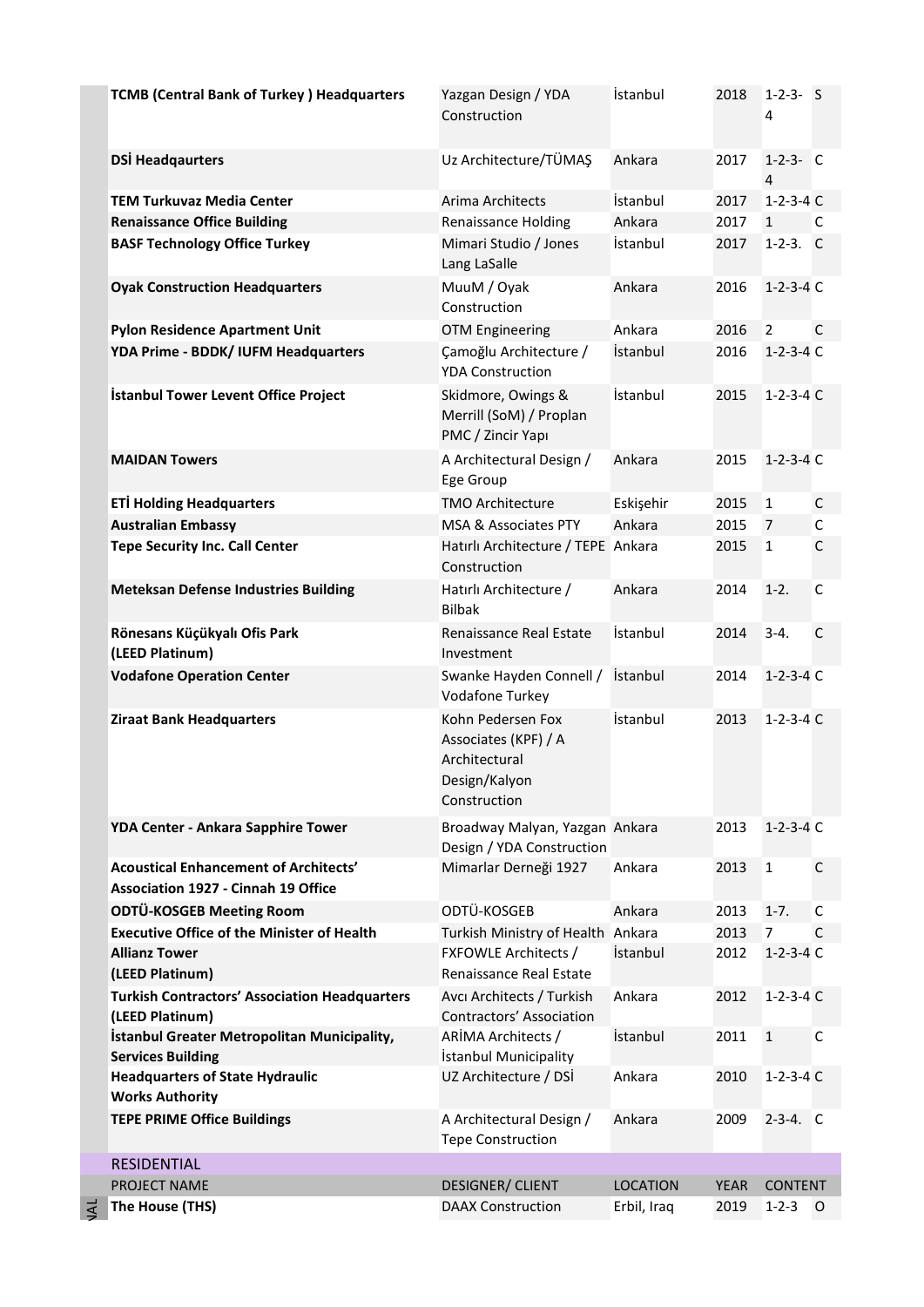|                   | <b>MESA Olmazor</b>                     | <b>MESA Holding</b>                                                            | Uzbekistan                    | 2019        | 2                 | C            |
|-------------------|-----------------------------------------|--------------------------------------------------------------------------------|-------------------------------|-------------|-------------------|--------------|
| <b>INTERNATIO</b> | <b>Gorky Mansion</b>                    | Structoris                                                                     | Moscow,<br><b>Russian FED</b> | 2013        | 3                 | C            |
|                   | Zagulba Residence                       | DIA Holding / Azerbaijan<br>Rep. Presidential Private<br>Affairs Admin.        | Azerbaijan                    | 2012        | $1 - 2 - 3$       | C            |
|                   |                                         |                                                                                |                               |             |                   |              |
| <b>DOMESTIC</b>   | <b>Residence-loft at Sapphire Tower</b> | Kontra Architecture /<br><b>MNG</b>                                            | <i>istanbul</i>               | 2021        | $1 - 2 - 3$       | $\circ$      |
|                   | Villa D                                 | Foster & Partners / KR2B<br>Architecture                                       | Kaplankaya,<br>Bodrum         | 2021        | $1 - 2 - 3 - 4$ O |              |
|                   | <b>Villa Bilkent</b>                    | Rönesans Holding                                                               | Ankara                        | 2021        | $1 - 2 - 3 - 4$ O |              |
|                   | <b>MyHill Residences</b>                | Kain Construction                                                              | Kocaeli                       | 2021        | $\overline{2}$    | $\mathsf{C}$ |
|                   | Oyak Göksupark                          | <b>Oyak Construction</b>                                                       | Ankara                        | 2019        | $1 - 2 - 3$       | C            |
|                   | Acun Alaçatı Residence                  | AcunMedya                                                                      | İzmir                         | 2018        | $\overline{4}$    | C            |
|                   | MESA Orman Parsel 10_11                 | <b>MESA Holding</b>                                                            | İstanbul                      | 2017        | $2 - 3 - 4$       | $\mathsf{C}$ |
|                   | <b>MESA Koz</b>                         | <b>MESA Holding</b>                                                            | İstanbul                      | 2017        | $2 - 3 - 4$       | C            |
|                   | MESA Beykoz Çubuklu 28                  | <b>MESA Holding</b>                                                            | İstanbul                      | 2017        | $2-3-4$ . C       |              |
|                   | <b>Akfen Bulvar Loft</b>                | AKFEN / A Architectural<br>Design                                              | Ankara                        | 2017        | $1 - 2 - 3 - 4$ C |              |
|                   | <b>Park Mozaik Residence Complex</b>    | A Architectural Design /<br>Tepe-Mesa joint venture                            | Ankara                        | 2016        | $1 - 2 - 3$       | C            |
|                   | <b>KOZA 66 Residence Towers</b>         | A Architectural Design /<br><b>MESA Holding</b>                                | Ankara                        | 2015        | $1 - 2 - 3$       | C            |
|                   | <b>Yaşamkent Apartment Complex</b>      | <b>MKB Construction</b>                                                        | Ankara                        | 2013        | $2 - 3$           | $\mathsf{C}$ |
|                   | <b>Anka Natura Residences</b>           | Lejant Architectural Ofiice Ankara<br>/ Akşan-Prokar Real Estate<br>Investment |                               | 2012        | $2 - 3 - 7$       | C            |
|                   | <b>RETAIL</b>                           |                                                                                |                               |             |                   |              |
|                   | <b>PROJECT NAME</b>                     | <b>DESIGNER/ CLIENT</b>                                                        | <b>LOCATION</b>               | <b>YEAR</b> | <b>CONTENT</b>    |              |
| INTERNATIONAL     | <b>LOT2 Shopping Mall</b>               | <b>AZE Design / APEAS</b>                                                      | Uzbekistan                    | 2019        | $1 - 2 - 3$       | C            |
|                   |                                         |                                                                                |                               |             |                   |              |
|                   | Karşıyaka Mall                          | Rönesans GYO                                                                   | İzmir                         | 2016        | $1-2-3-4C$        |              |
| <b>DOMESTIC</b>   | <b>Mall of Erzurum</b>                  | MNG-TARGEM                                                                     | Erzurum                       | 2015        | $1-2-3-4$ C       |              |
|                   | <b>Atakule Shopping Center</b>          | A Architectural Design /<br><b>Atakule Real Estate</b>                         | Ankara                        | 2015        | $1-2-3-4$ C       |              |
|                   | <b>Taurus Shopping Center</b>           | A Architectural Design /<br>Taurus                                             | Ankara                        | 2012        | $1-3-4$ C         |              |
|                   | <b>SPORTS</b>                           |                                                                                |                               |             |                   |              |
|                   | PROJECT NAME                            | <b>DESIGNER/ CLIENT</b>                                                        | <b>LOCATION</b>               | <b>YEAR</b> | <b>CONTENT</b>    |              |
|                   | <b>CSKA Multifunctional Complex</b>     | Yazgan Design<br>/ENKA/CSKA                                                    | Moscow, Rus.<br>Fed.          | 2021        | $1 - 2$           | 0            |
| INTERNATIONAI     | Lagos Arena                             | Yazgan Design / Sinerji<br>Construction                                        | Lagos                         | 2019        | $1 - 2 - 3$       | O            |
|                   | Douala Japoma Stadium Building          | Yenigün Construction                                                           | Kamerun                       | 2018        | $1 - 2$           | $\mathsf C$  |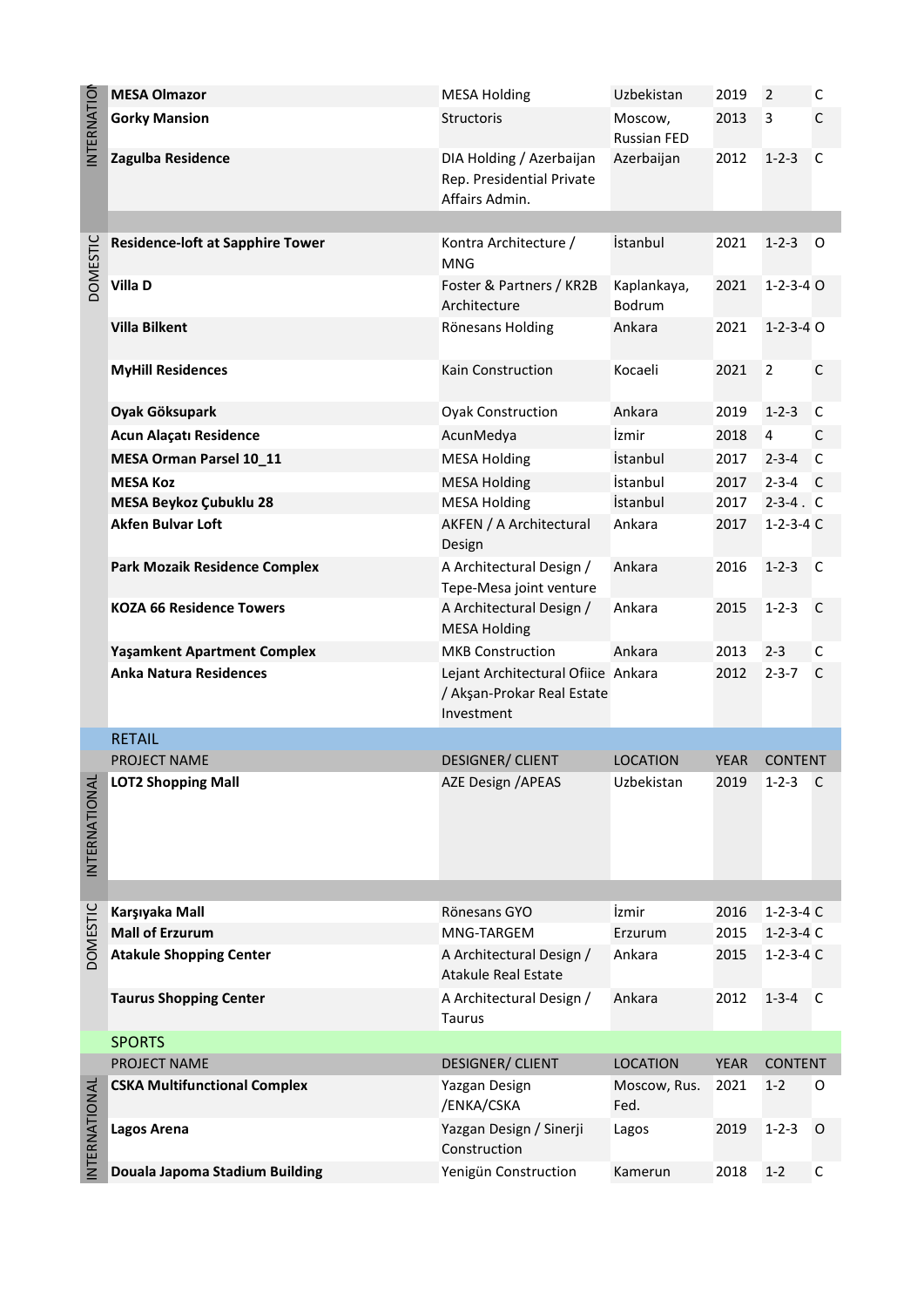|                 | <b>Chisinau Arena</b>                                               | Yazgan Design /ICS<br>Summa SRL                                                             | Moldova                   | 2018        | $1 - 2 - 3$       | C            |
|-----------------|---------------------------------------------------------------------|---------------------------------------------------------------------------------------------|---------------------------|-------------|-------------------|--------------|
|                 | <b>Kigali Arena</b>                                                 | Yazgan Design /ICS<br>Summa SRL                                                             | Rwanda                    | 2018        | $1 - 2 - 3$       | C            |
|                 | <b>Al-Sadr Stadium</b>                                              | <b>Nurol Construction</b>                                                                   | Baghdad, Iraq             | 2013        | 1-6               | C            |
|                 | <b>Baku Olympic Stadium</b>                                         | Heerim Architects &<br>Planners/TOCA/SOCAR<br>(State Oil Company of<br>Azerbaijan Republic) | Azerbaijan                | 2012        | $1 - 2 - 3$       | C            |
|                 |                                                                     |                                                                                             |                           |             |                   |              |
| <b>DOMESTIC</b> | Abdi İpekçi Sports Complex                                          | Teğet Archtecture/<br><b>Turkish Basketball</b><br>Federation                               | İstanbul                  | 2021        | $1 - 2 - 3$       | 0            |
|                 | Fenerbahçe Şükrü Saraçoğlu Stadium<br><b>Acoustical Enhancement</b> | <b>MÖN Construction</b>                                                                     | İstanbul                  | 2017        | $\mathbf{1}$      | $\mathsf{C}$ |
|                 | <b>Gloria Sports Arena</b><br>(LEED Gold)                           | Özaltın Construction                                                                        | Antalya                   | 2014        | $\overline{4}$    | $\mathsf{C}$ |
|                 | Konya Velodrome                                                     | Arti Architecture / Konya<br>Greater Metropolitan<br>Municipality                           | Konya                     | 2013        | $1 - 2 - 4$       | C            |
|                 | <b>Avcilar Sport Complex</b>                                        | Yüksel Project /<br>İstanbul Municipality                                                   | İstanbul                  | 2012        | $\mathbf{1}$      | $\mathsf{C}$ |
|                 | Ankara Arena                                                        | Yazgan Design /<br><b>Turkish Basketball</b><br>Federation                                  | Ankara                    | 2010        | $1-2$             | $\mathsf{C}$ |
|                 | <b>Sinan Erdem Arena</b>                                            | <b>ARIMA Architects /</b><br><b>Istanbul Municipality</b>                                   | İstanbul                  | 2009        | $1 - 2$           | $\mathsf{C}$ |
|                 | <b>TRANSPORTATION</b>                                               |                                                                                             |                           |             |                   |              |
|                 | PROJECT NAME                                                        | <b>DESIGNER/ CLIENT</b>                                                                     | <b>LOCATION</b>           | <b>YEAR</b> | <b>CONTENT</b>    |              |
|                 | <b>Freetown International Airport</b>                               | <b>SUMMA</b>                                                                                | Sierra Leone              | 2020        | $1 - 2 - 3$       | $\circ$      |
|                 | <b>Der Es Salaam Station</b>                                        | Yapı Merkezi                                                                                | Tanzania                  | 2020        | $1 - 2$           | C            |
| INTERNATIONAL   | <b>Kuwait International Airport Terminal Building</b>               | Foster and Partners /<br><b>Limak Holding</b>                                               | Kuwait                    | 2016        | $1 - 2 - 3 - 4$ O |              |
|                 | <b>Asghabat International Airport</b>                               | Tekeli Sisa / Polimeks                                                                      | Turkmenistan              | 2016        | $1-2-3.$ C        |              |
|                 | <b>Ercan Airport Terminal Building</b>                              | Emre Arolat Architects /<br>Bold Design / Taşyapı                                           | Lefkoşa,<br>Cyprus        | 2014        | $1-2-3-4$ C       |              |
|                 | <b>Pulkovo Airport Passenger Terminal</b>                           | SFMM Architects / IC<br>Holding                                                             | St.Petersburg,<br>Russian | 2012        | $1-2-3.$ C        |              |
|                 | <b>Warsaw Metro Stations, Second Phase</b>                          | PROTA & ILF / Astaldi &<br>Gülermak                                                         | Warsaw,<br>Poland         | 2010        | $1-3-4.$ C        |              |
|                 |                                                                     |                                                                                             |                           |             |                   |              |
| <b>DOMESTIC</b> | <b>Dikimevi Nato Metro Line Stations</b>                            | Metro İstanbul/ Ankara<br><b>Greater Municipality</b>                                       | İstanbul                  | 2021        | $1 - 2 - 3$       | O            |
|                 | Çukurova Regional Airport Terminal                                  | İki Mimar / KZV<br>Construction                                                             | İstanbul                  | 2021        | $1 - 2 - 3$       | O            |
|                 | <b>İstanbul Airport General Aviation Terminal</b>                   | Tabanlıoğlu Architects /<br>IGA                                                             | İstanbul                  | 2021        | $1 - 2 - 3 - 4$ O |              |
|                 | Rumeli-Hisarüstü-Aşiyan Füniküler Hattı                             | PROTA / İstanbul Greater<br>Municipality                                                    | İstanbul                  | 2021        | $1 - 2 - 3$       | O            |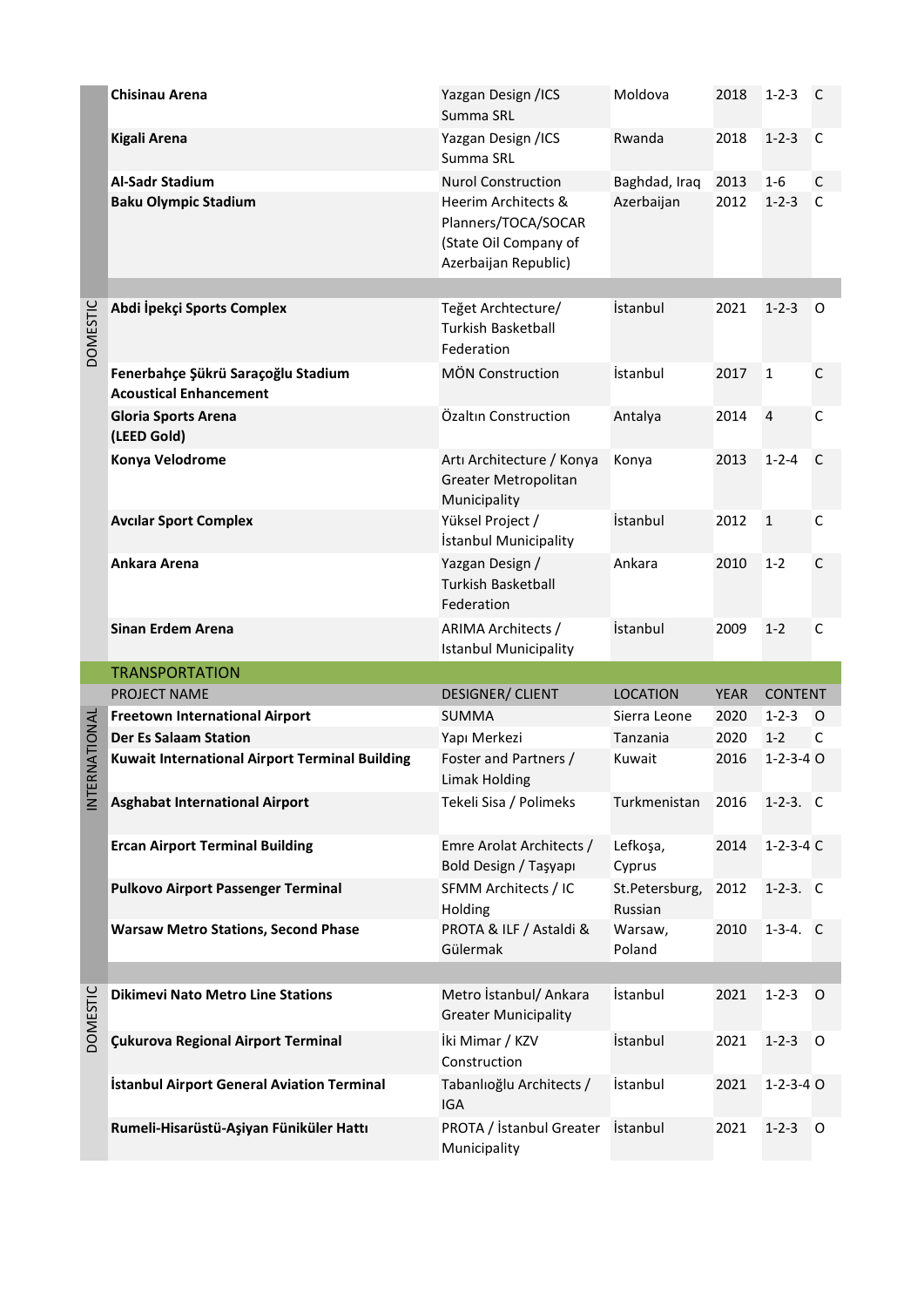| Halkalı-İstanbul New Airport Metro Line Stations                             | Yüksel Project / İstanbul<br><b>Greater Municipality</b>             | İstanbul        | 2021          | $1 - 2 - 3$       | 0            |
|------------------------------------------------------------------------------|----------------------------------------------------------------------|-----------------|---------------|-------------------|--------------|
| <b>Dudullu-Bostanci Metro Line Stations</b>                                  | Emay / İstanbul Greater<br>Municipality                              | İstanbul        | 2021          | $1 - 2 - 3$       | O            |
| Ümraniye-Atasehir - Goztepe Metro Line Stations                              | Yüksel Project / İstanbul<br><b>Greater Municipality</b>             | <i>istanbul</i> | 2021          | $1 - 2 - 3$       | 0            |
| New Airport-Halkalı (HYH) Metro Line Stations<br>tender package              | Yüksel Project / İstanbul<br><b>Greater Municipality</b>             | İstanbul        | 2019-<br>2022 | $1 - 2 - 3$       | 0            |
| Bakırköy-Bahçelievler-Kirazlı (KIDO) Metro Line StatRRGTA / İstanbul Greater | Municipality                                                         | İstanbul        | 2019          | $1 - 2 - 3$       | 0            |
| THY MRO (Maintenance-Repair-Overhaul) Centre                                 | <b>PROTA</b>                                                         | İstanbul        | 2019          | $1 - 2 - 3 - 4$ O |              |
| Kadıköy-Sultanbeyli High Speed Metro Line Station PROTA / İstanbul Greater   | Municipality                                                         | <i>istanbul</i> | 2019          | $1 - 2 - 3$       | O            |
| Sefakoy-Başakşehir Metro Line Stations                                       | Yüksel Project / İstanbul<br><b>Greater Municipality</b>             | İstanbul        | 2019          | $1 - 2 - 3$       | O            |
| <b>Başakşehir-Fenertepe Metro Line Stations</b>                              | <b>BOTEK</b>                                                         | İstanbul        | 2018          | $1 - 2 - 3$       | C            |
| <b>Viyadük Station</b>                                                       | METRO Istanbul                                                       | İstanbul        | 2018          | $\mathbf{1}$      | $\mathsf C$  |
| Ataköy-İkitelli Metro Line Stations                                          | <b>PROTA</b>                                                         | İstanbul        | 2018          | $1 - 2 - 3$       | O            |
| Kaynarca-Pendik-Tuzla Metro Line Stations                                    | Yüksel Project                                                       | İstanbul        | 2017          | $\mathbf{1}$      | 0            |
| SAW Kurtköy Intersection Metro Station                                       | Yüksel Project                                                       | İstanbul        | 2017          | $\mathbf{1}$      | O            |
| Kabataş-Mecidiyeköy-Mahmutbey Metro Line<br><b>Stations</b>                  | PROTA / ALARKO                                                       | İstanbul        | 2017          | $\mathbf{1}$      | 0            |
| <b>High Speed Train Station</b>                                              | Yüksel Project / Konya<br>Metropolitan Municipality                  | Konya           | 2016          | $\mathbf{1}$      | $\sf S$      |
| Kaynarca-Sabiha Gökçen Line Subway Stations                                  | Yüksel Project / İstanbul<br><b>Greater Municipality</b>             | İstanbul        | 2016          | $1 - 3$           | O            |
| <b>Dalaman Airport Domestic Terminal Building</b>                            | Emre Arolat Architects /<br><b>YDA Construction</b>                  | Muğla           | 2016          | $1 - 2$           | $\mathsf{C}$ |
| <b>İstanbul Grand Airport Typical Subway Stations</b>                        | Yüksel Project / İstanbul<br><b>Greater Municipality</b>             | İstanbul        | 2016          | $1 - 3$           | C            |
| Çekmeköy-Sultanbeyli, Kartal-Pendik-Tuzla Metro I Yüksel Project / İstanbul  | <b>Greater Municipality</b>                                          | İstanbul        | 2015          | $\mathbf{1}$      | C            |
| Mahmutbey - Mecidiyeköy Metro Line Stations<br>tender package                | Yüksel Project / İstanbul<br><b>Greater Municipality</b>             | İstanbul        | 2014          | $1 - 3$           | C            |
| Kartal-Kaynarca Metro Line Stations                                          | Yüksel Project / İstanbul<br><b>Greater Municipality</b>             | İstanbul        | 2014          | $1 - 3$           | $\mathsf C$  |
| YHT(High Speed Train) Central Station                                        | A Architectural Design /<br>Cengiz, Limak and Kolin<br>Joint Venture | Ankara          | 2014          | $1 - 2 - 3$       | C            |
| Levent-Hisarüstü Metro Line Stations                                         | Yüksel Project / İstanbul<br><b>Greater Municipality</b>             | İstanbul        | 2013          | $1 - 2 - 3$       | C            |
| Yenikapı - Şişhane Metro Line Stations                                       | Yüksel Project / ALARKO/<br>İstanbul Greater                         | İstanbul        | 2013          | $1 - 2 - 3$       | C            |
| Üsküdar-Ümraniye-Çekmeköy Metro Line Stations                                | PROTA / DOĞUŞ<br><b>CONSTRUCTION</b>                                 | İstanbul        | 2012          | 1.                | $\mathsf C$  |
| <b>Marmaray Metro Stations</b>                                               | PROTA / OHL                                                          | İstanbul        | 2012          | $1 - 3$           | $\mathsf C$  |
| Kadıköy - Kartal Metro Line Stations                                         | PROTA / İstanbul Greater<br>Municipality                             | İstanbul        | 2012          | $1 - 4$           | $\mathsf{C}$ |
| <b>izmir Metro Line Stations, Second Phase</b>                               | ÖZTAŞ/İzmir Municipality                                             | İzmir           | 2009          | $1 - 3 - 4$       | C            |
| Levent-Ayazağa Metro Line Stations                                           | Yüksel Project / İstanbul<br><b>Greater Municipality</b>             | İstanbul        | 2009          | 1                 | C            |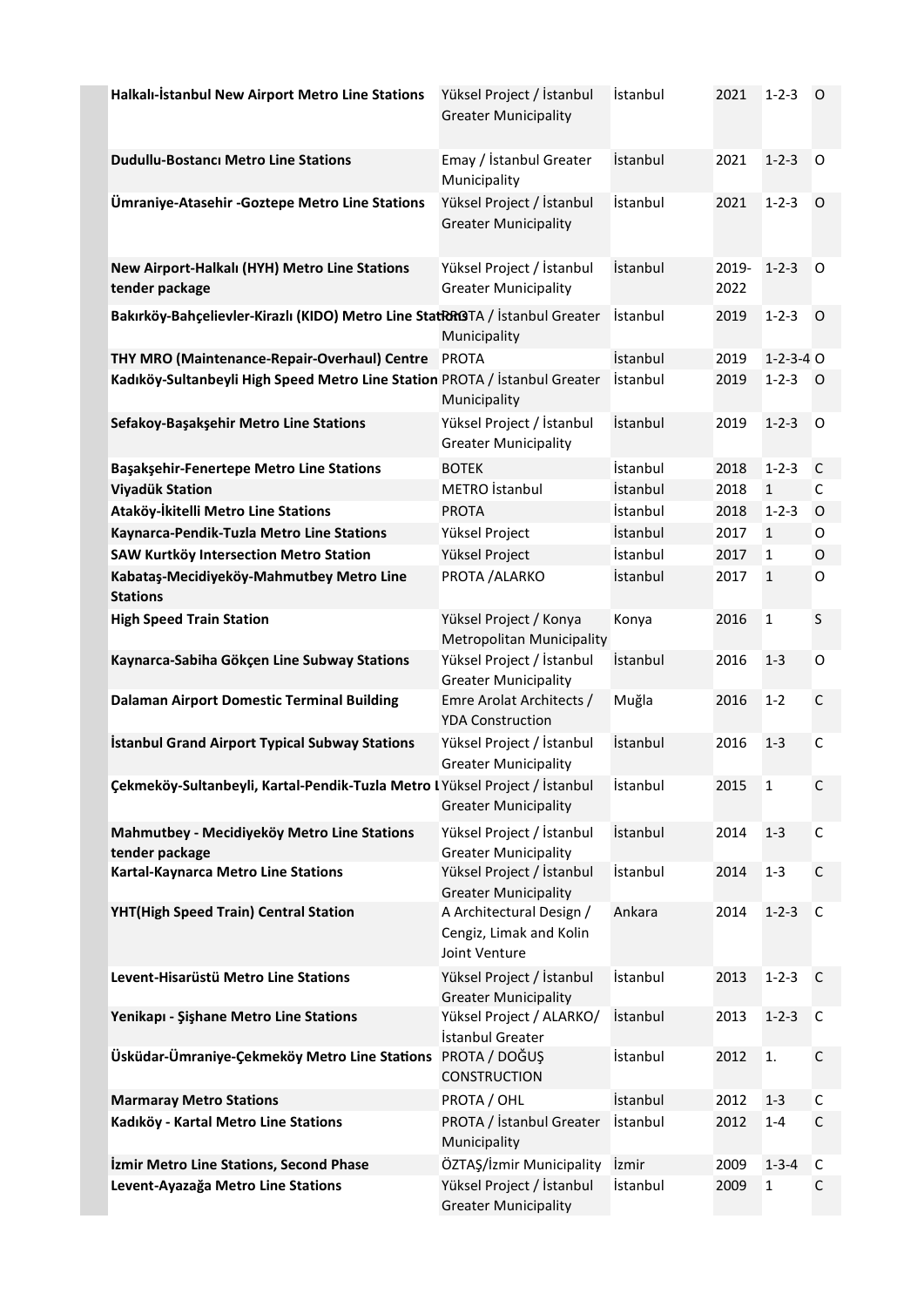|                                                  | <b>WORSHIP</b>                                                                                                                                                                                        |                                                                    |                                                                                                                                                                                                                                                        |             |                   |             |  |  |  |
|--------------------------------------------------|-------------------------------------------------------------------------------------------------------------------------------------------------------------------------------------------------------|--------------------------------------------------------------------|--------------------------------------------------------------------------------------------------------------------------------------------------------------------------------------------------------------------------------------------------------|-------------|-------------------|-------------|--|--|--|
|                                                  | PROJECT NAME                                                                                                                                                                                          | <b>DESIGNER/ CLIENT</b>                                            | <b>YEAR</b><br>LOCATION<br><b>CONTENT</b>                                                                                                                                                                                                              |             |                   |             |  |  |  |
| INTERNATIONAL                                    | <b>Cologne Central Mosque</b>                                                                                                                                                                         | Paul Böhm / Merih Aykaç<br>/ DITIB                                 | Germany                                                                                                                                                                                                                                                | 2014        | 1                 | C           |  |  |  |
|                                                  |                                                                                                                                                                                                       |                                                                    |                                                                                                                                                                                                                                                        |             |                   |             |  |  |  |
| <b>DOMESTIC</b>                                  | Sultan Alparslan Külliye and Mosque                                                                                                                                                                   | <b>Turkuaz Architecture</b>                                        | Kars                                                                                                                                                                                                                                                   | 2021        | $\mathbf{1}$      | O           |  |  |  |
|                                                  | <b>Uşak University Mosque</b>                                                                                                                                                                         | Merih Aykaç / Safir<br>Mobilya                                     | Uşak                                                                                                                                                                                                                                                   | 2014        | $\mathbf{1}$      | C           |  |  |  |
|                                                  | Elhaç Mehmet Emin Efendi Mosque                                                                                                                                                                       | NC Architecture / İstanbul İstanbul<br><b>Greater Municipality</b> |                                                                                                                                                                                                                                                        | 2014        | $\mathbf{1}$      | С           |  |  |  |
|                                                  | Gürpınar Mosque                                                                                                                                                                                       | DB Architects/ Yüksel<br>Project International                     | İstanbul                                                                                                                                                                                                                                               | 2013        | $\mathbf 1$       | $\mathsf C$ |  |  |  |
|                                                  | Sultanbeyli Mosque                                                                                                                                                                                    | <b>TeCe Architects</b>                                             | İstanbul                                                                                                                                                                                                                                               | 2013        | $1 - 2 - 3$       | С           |  |  |  |
|                                                  | <b>Osmangazi University Mosque</b>                                                                                                                                                                    | Osmangazi University                                               | Eskişehir                                                                                                                                                                                                                                              | 2012        | $\mathbf{1}$      | С           |  |  |  |
|                                                  | Ahmet Hamdi Akseki Mosque                                                                                                                                                                             | Salim Alp/ Merih Aykaç /<br>Sonay İlbay/Ender Const.               | Ankara                                                                                                                                                                                                                                                 | 2011        | $1 - 7$           | С           |  |  |  |
|                                                  | Doğramacı Mosque                                                                                                                                                                                      | SFMM Architects/ TEPE<br><b>CONSTRUCTION</b>                       | Ankara                                                                                                                                                                                                                                                 | 2011        | 7                 | C           |  |  |  |
|                                                  | Hacı Bayram Veli Mosque - Annex Building                                                                                                                                                              | Anfa A.Ş.                                                          | Ankara                                                                                                                                                                                                                                                 | 2010        | $\mathbf{1}$      | С           |  |  |  |
|                                                  | <b>INDUSTRIAL</b>                                                                                                                                                                                     |                                                                    |                                                                                                                                                                                                                                                        |             |                   |             |  |  |  |
|                                                  | PROJECT NAME                                                                                                                                                                                          | <b>DESIGNER/ CLIENT</b>                                            | <b>LOCATION</b>                                                                                                                                                                                                                                        | <b>YEAR</b> | <b>CONTENT</b>    |             |  |  |  |
| $\overline{\ge}$                                 | <b>JGC Hassi Messaoud Upside North Campus</b>                                                                                                                                                         | Renaissance International Algeria                                  |                                                                                                                                                                                                                                                        | 2018        | $1 - 2 - 3 - 4$ C |             |  |  |  |
| <b>DOMESTIC</b>                                  | TEI Turboshaft Motor Development Project                                                                                                                                                              | <b>TEKFEN Engineering</b>                                          | Ankara                                                                                                                                                                                                                                                 | 2021        | $1 - 2 - 3 - 4$ C |             |  |  |  |
|                                                  | <b>ASELSAN Integration Hall Noise Control</b>                                                                                                                                                         | ASELSAN                                                            | Ankara                                                                                                                                                                                                                                                 | 2021        | $1 - 3$           | O           |  |  |  |
|                                                  | <b>ASELSAN Lab - Fan Room</b>                                                                                                                                                                         | ASELSAN                                                            | Ankara                                                                                                                                                                                                                                                 | 2021        | $1 - 2 - 3$       | -C          |  |  |  |
|                                                  | <b>ASELSAN Campus;</b><br><b>Sports Hall and Cafeteria Buildings</b>                                                                                                                                  | ASELSAN                                                            | Ankara                                                                                                                                                                                                                                                 | 2021        | $\mathbf 1$       | $\mathsf C$ |  |  |  |
|                                                  | <b>TOGG Factory</b>                                                                                                                                                                                   | <b>PROTA</b>                                                       | Gemlik                                                                                                                                                                                                                                                 | 2020        | $1 - 2 - 3$       | C           |  |  |  |
|                                                  | <b>ASELSAN Vehicle Cabin Noise</b><br>Assessment&Control                                                                                                                                              | ASELSAN                                                            | Ankara                                                                                                                                                                                                                                                 | 2020        | $1 - 2 - 3$       | C           |  |  |  |
|                                                  | <b>ASPİLSAN Battery Production Facility</b>                                                                                                                                                           | Yazgan Architecture /<br>Aspilsan Energy Inc.                      | Kayseri                                                                                                                                                                                                                                                | 2020        | $1 - 2 - 3$       | $\circ$     |  |  |  |
|                                                  | Turkish Subsonic Windtunnel Project Review                                                                                                                                                            | <b>TUSAŞ</b>                                                       | Ankara                                                                                                                                                                                                                                                 | 2020        | $1-2-3-4$ C       |             |  |  |  |
|                                                  | <b>Renovation of Aselsan Shooting Range</b>                                                                                                                                                           | Ankara                                                             | Ankara                                                                                                                                                                                                                                                 | 2013        | $1 - 2 - 3 - 5$ C |             |  |  |  |
| $\mathbf{1}$<br>$\mathbf{2}$<br>3<br>4<br>5<br>6 | Room Acoustics Design<br><b>Building Acoustics Design</b><br>Building Systems Noise and Vibration Control<br><b>Environmental Noise Control</b><br><b>Interior Design</b><br>Electro-Acoustics Design |                                                                    | MEZZO STÜDYO LTD is the first and only Turkish member of<br><b>National Council of Acoustical Consultants (NCAC)</b><br>http://www.ncac.com/directory.php?mode=search&international=1http://ww<br>w.ncac.com/directory.php?mode=search&international=1 |             |                   |             |  |  |  |